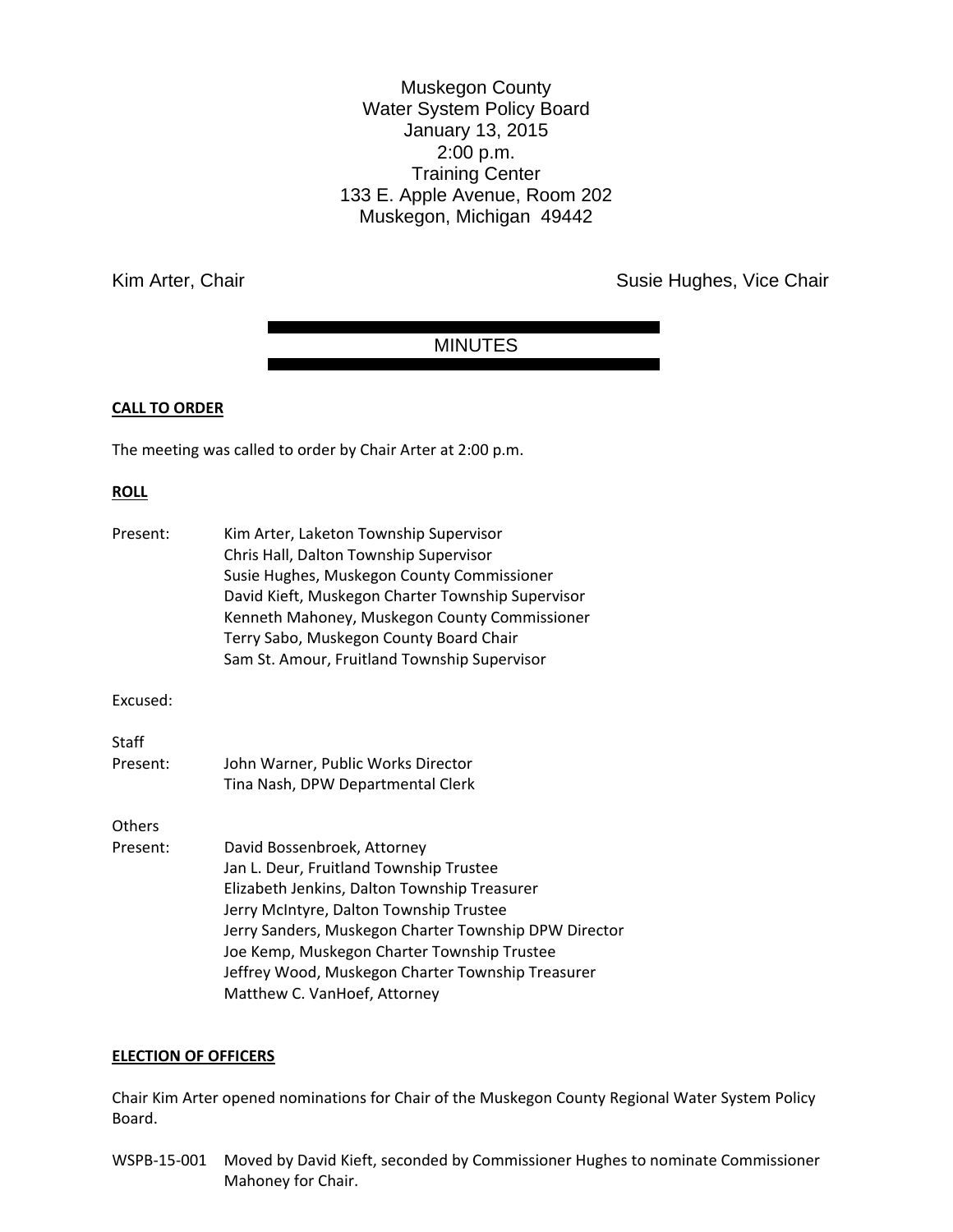Muskegon County Regional Water System Policy Board January 13, 2015 Page Two

# **ELECTION OF OFFICERS CONT'D**

Moved by Sam St. Amour, seconded by Chris Hall to nominate Kim Arter for Chair.

There were no other nominations for Chair.

Chair Kim Arter closed the nomination for Chair.

Roll Call: Votes for Commissioner Mahoney – Kieft, Mahoney, Hughes Votes for Kim Arter – Hall, St. Amour, Sabo, Arter

# **Motion Carried**

Kim Arter accepted Chair.

Chair Kim Arter opened nominations for Vice Chair of the Muskegon County Regional Water System Policy Board.

WSPB-15-002 Moved by David Kieft, seconded by Chris Hall to nominate Commissioner Hughes for Vice Chair.

There were no other nominations for Vice Chair.

Chair Kim Arter closed the nomination for Vice Chair.

Roll Call: Yes – Hall, Kieft, Mahoney, St. Amour, Sabo, Hughes, Arter No – None

# **Motion Carried**

Commissioner Hughes accepted Vice Chair.

Chair Kim Arter opened designations for Secretary of the Muskegon County Regional Water System Policy Board.

WSPB-15-003 Moved by Sam St. Amour, seconded by Commissioner Hughes to designate Tina Nash for Secretary.

There were no other designations for Secretary.

Chair Kim Arter closed the designations for Secretary.

Roll Call: Yes – Kieft, Mahoney, St. Amour, Sabo, Hughes, Hall, Arter No – None

#### **Motion Carried**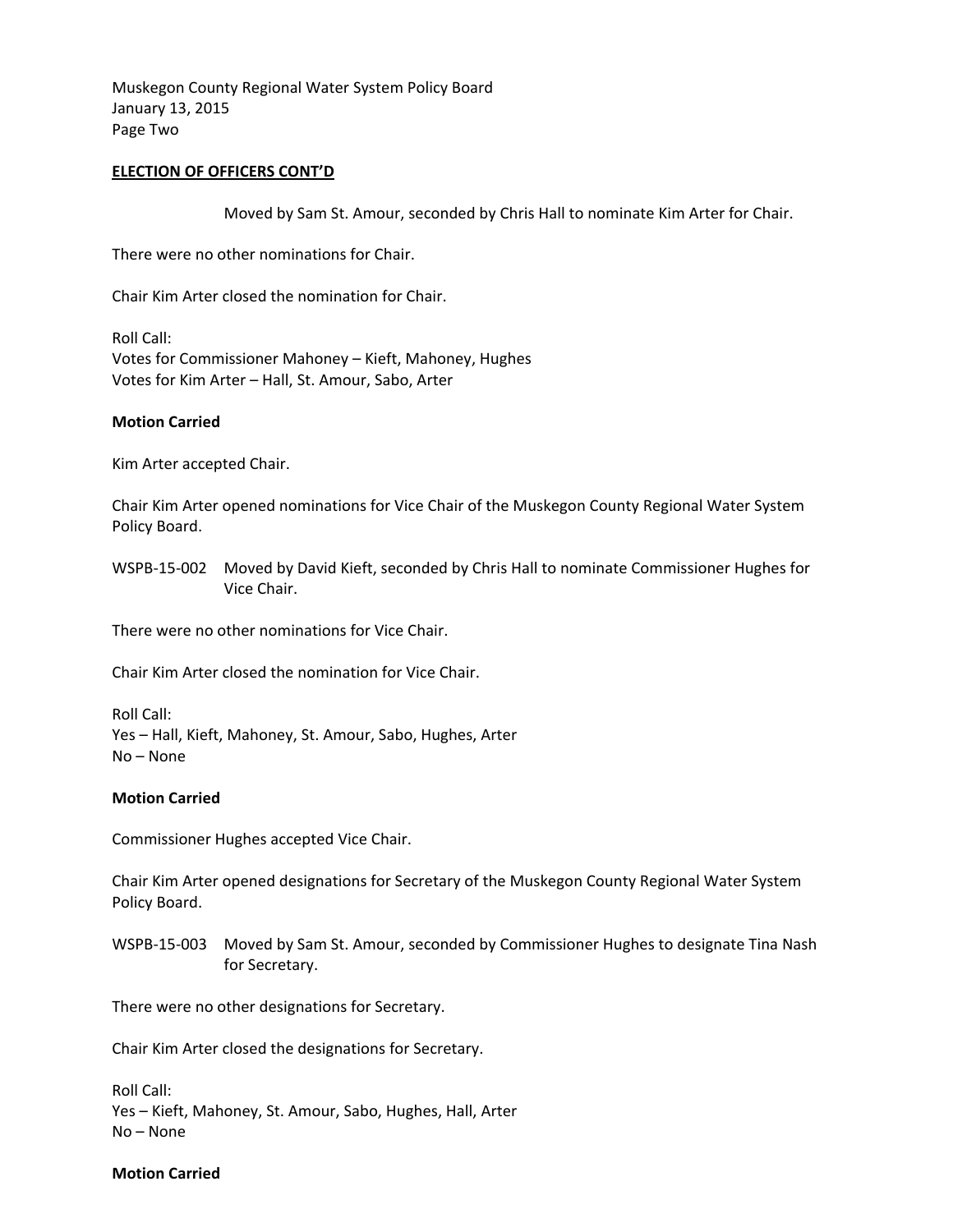Muskegon County Regional Water System Policy Board January 13, 2015 Page Three

# **ELECTION OF OFFICERS CONT'D**

Chair Kim Arter opened designations for Financial Officer of the Muskegon County Regional Water System Policy Board.

WSPB-15-004 Moved by Commissioner Hughes, seconded by David Kieft to designate Jeff Wood for Financial Officer.

Jeff Wood thanked the Board, but declined.

Moved by Commissioner Hughes, seconded by David Kieft to withdraw the motion to designate Jeff Wood for Financial Officer.

 Moved by Commissioner Hughes, seconded by Commissioner Mahoney to designate John Warner for Financial Officer.

There were no other designations for Financial Officer.

Chair Kim Arter closed the designations for Financial Officer.

Roll Call: Yes –St. Amour, Sabo, Hughes, Hall, Mahoney, Arter No – Kieft

# **Motion Carried**

John Warner accepted Financial Officer.

# **APPROVAL OF AGENDA**

WSPB-15-005 Moved by Commissioner Sabo, seconded by Commissioner Mahoney, to approve the agenda as presented.

# **Motion carried**

# **APPROVAL OF MINUTES**

WSPB-15-006 Moved by Commissioner Hughes, seconded by Sam St. Amour, to approve the minutes of the meeting held December 9, 2015.

# **Motion carried**

# **PUBLIC COMMENT (on an agenda item)**

Jeff Wood addressed the Board regarding the proposal submitted by Muskegon Charter Township.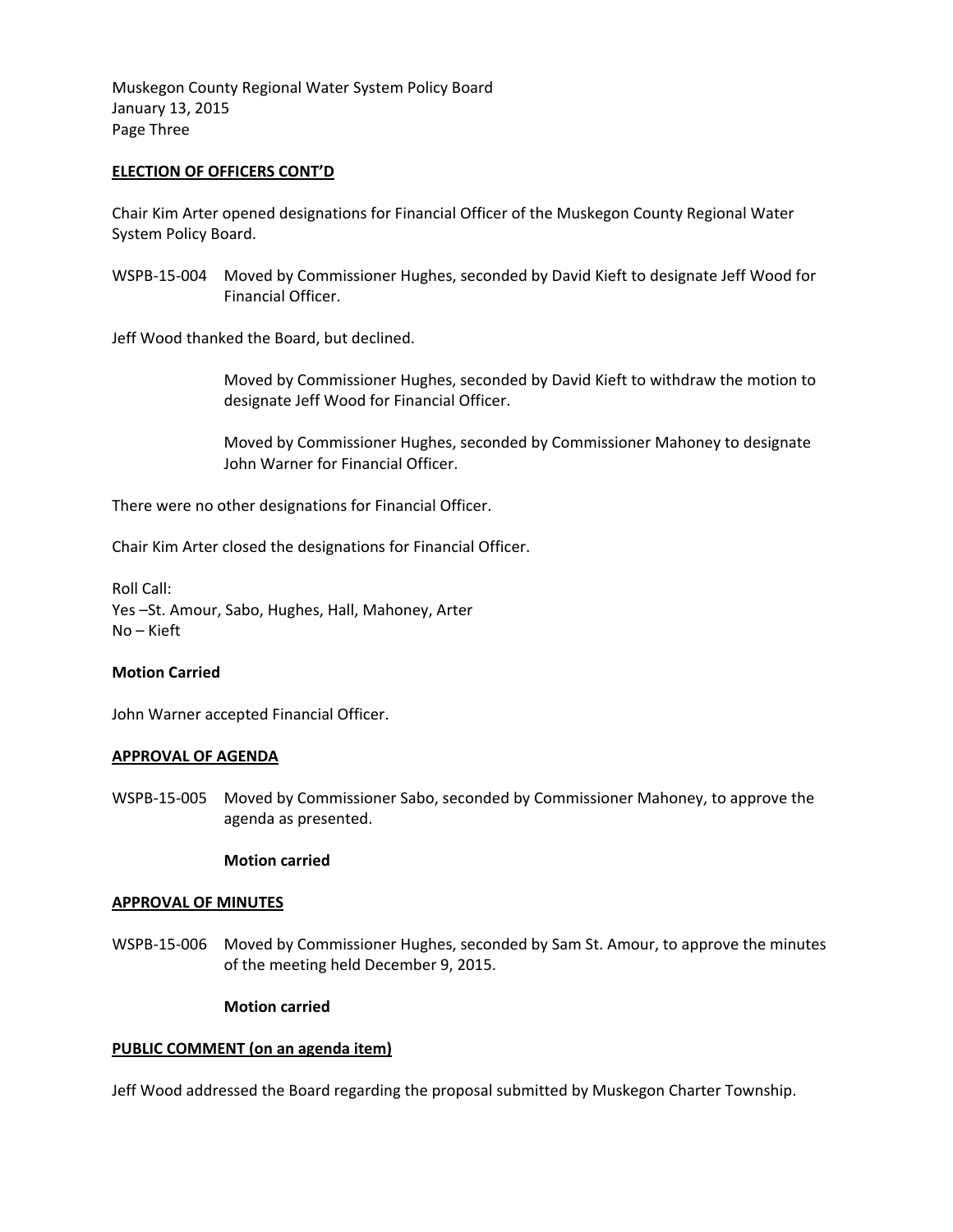Muskegon County Regional Water System Policy Board January 13, 2015 Page Four

# **ITEMS FOR DISCUSSION:**

# **Delinquent Bill Sub-Committee Report Update**

Sam St. Amour advised the Board that the Sub-Committee did not meet.

# **Muskegon Charter Township Fire Hydrant Fees Proposal**

Chair Kim Arter opened the floor for questions and or comments on the proposal.

David Kieft stated he brought the proposal as he stated he would.

Discussion ensued regarding the proposal.

WSPB-15-007 Moved by Commissioner Sabo, seconded by Commissioner Hughes to suspend the rules and open the floor for comments.

# **Motion Carried**

Jeff Wood clarified the issue that Muskegon Charter Township has with the Hydrant Fee.

WSPB-15-008 Moved by Commissioner Sabo, seconded by Sam St. Amour to close the floor for comments.

# **Motion Carried**

Discussion continued.

# **INFORMATION ITEMS**

- WSPB-15-009 Moved by David Kieft, seconded by Sam St. Amour, that the following information items be received and placed on file:
	- 1. New Meter Set List for December 2014
	- 2. Local Fund Balance Sheet for December 2014

# **Motion carried**

# **REPORTS**

# **Water System Update**

The Water System Update was accepted as written by John Warner and distributed in a memo for information.

John Warner also informed the Board of a report from Muskegon Township's Fire Department of frozen fire hydrants on Whitehall Road. The City of Muskegon went out and checked the hydrants and they found eight frozen hydrants. John Warner stated at this point they do not know who caused this; however they are having the hydrants thawed.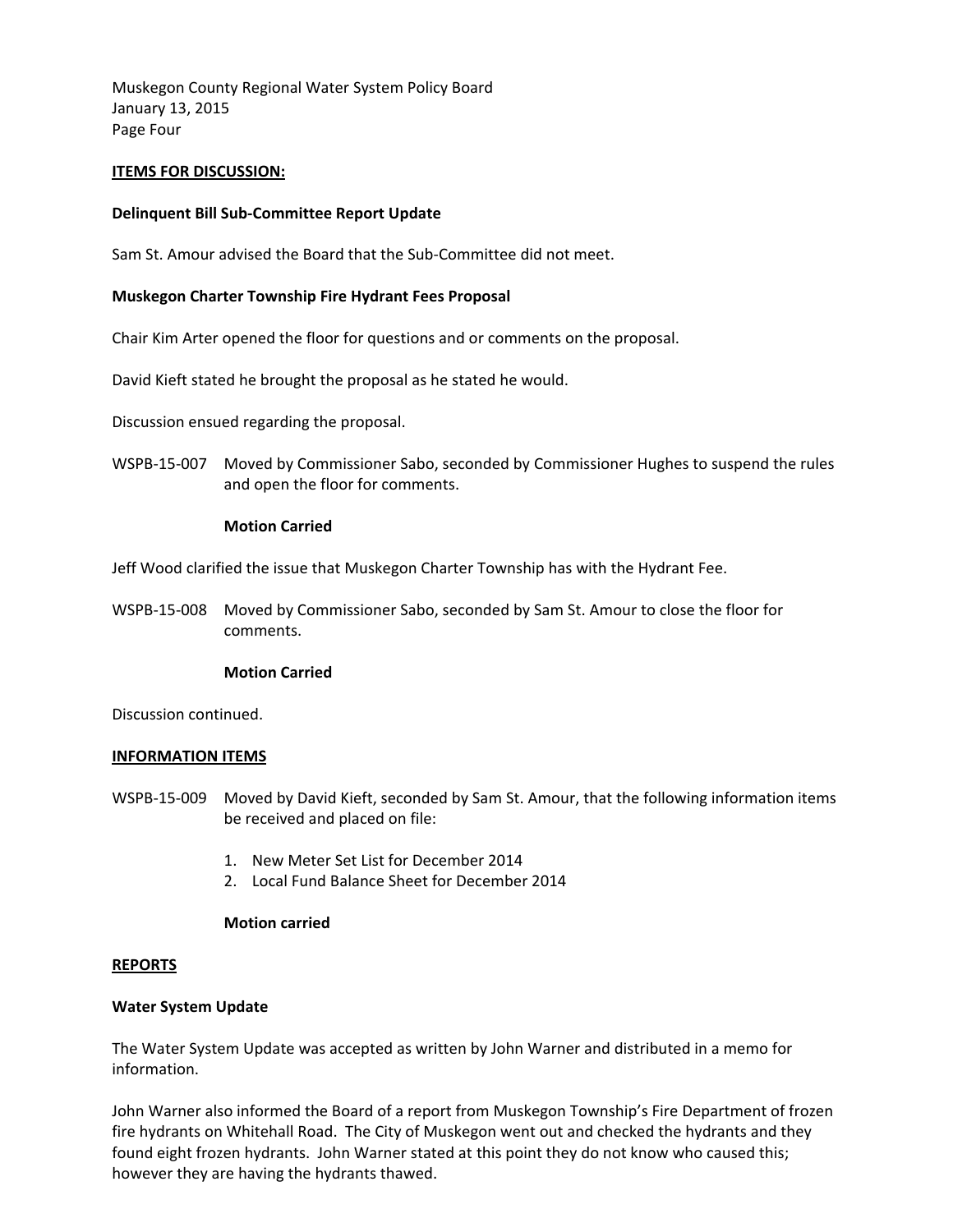Muskegon County Regional Water System Policy Board January 13, 2015 Page Five

# **REPORTS CONT'D**

Sam St. Amour asked John Warner if he knew who flushed those valves, John Warner stated he did not and that not every hydrant gets flushed. Sam St. Amour asked if John Warner knew if these hydrants were flushed. John Warner stated he did not know for sure and that the Dalton Township Fire Chief stated they inspected the hydrants; however John Warner was not sure if that included flushing. Sam St. Amour asked John Warner if it was eight hydrants in a row. John Warner replied they were not.

Commissioner Hughes asked if they just came across the problem or if there was an emergency. John Warner stated the problem was discovered due to a house fire.

Sam St. Amour asked if the hydrants could be checked by the fire departments. John stated he would make contact with the fire departments and see if they would be willing to help out.

Commissioner Hughes stated she reminds people to shovel out the hydrants and wanted to know by shoveling the snow from the hydrants if this could cause them to freeze. John Warner stated is does not.

Chair Kim Arter asked John Warner if this has happened before. John Warner stated hydrants have frozen before, but they knew the cause.

# **OLD BUSINESS**

None

# **NEW BUSINESS**

David Kieft congratulated Jerry McIntyre on his appointment to Supervisor of Dalton Township.

# **AUDIENCE PARTICIPATION**

Jerry Sanders asked the Board what it was about Muskegon Charter Township's proposal they don't agree with. Chair Kim Arter stated that the proposal was just received and today's meeting was only for discussion.

Dave Bossenbroek addressed Jerry Sanders regarding the proposal.

Jeff Wood stated that in March of 2014 the name was changed to System Maintenance Fee. Jeff Wood requested that the Board going forward use the correct name of the fee. Chair Kim Arter thanked Jeff Wood.

Matthew VanHoef addressed the Board regarding Muskegon Charter Township's proposal.

# **ADJOURN**

There being no further business to come before the Water System Policy Board, the meeting adjourned at 3:01 p.m.

Kim Arter, Chair

\_\_\_\_\_\_\_\_\_\_\_\_\_\_\_\_\_\_\_\_\_\_\_\_\_\_\_\_\_\_\_\_\_\_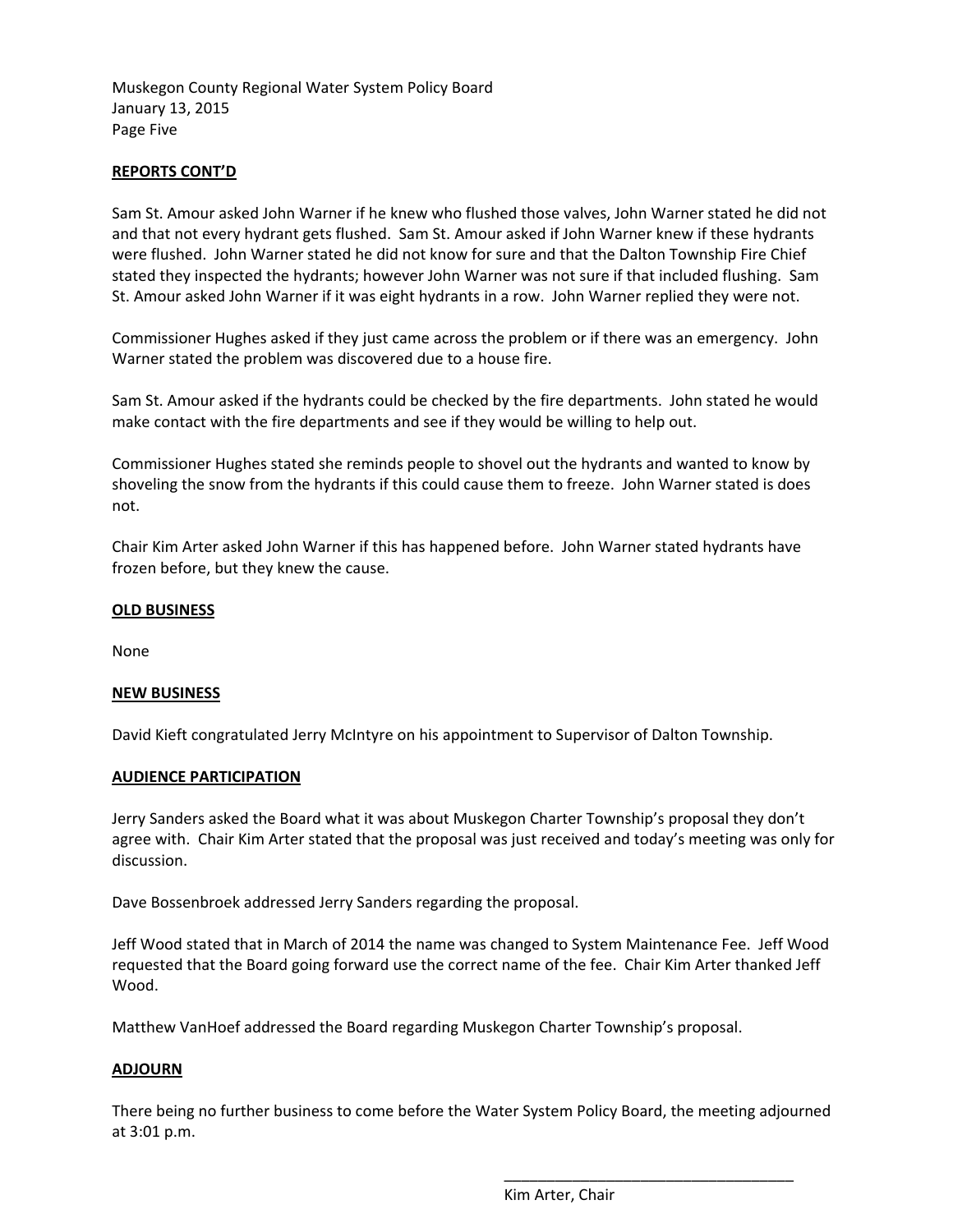Notice is hereby given that the Water System Policy Board meeting of February 10, 2015, is cancelled.

Kim Arter, Chair

Posted: February 5, 2015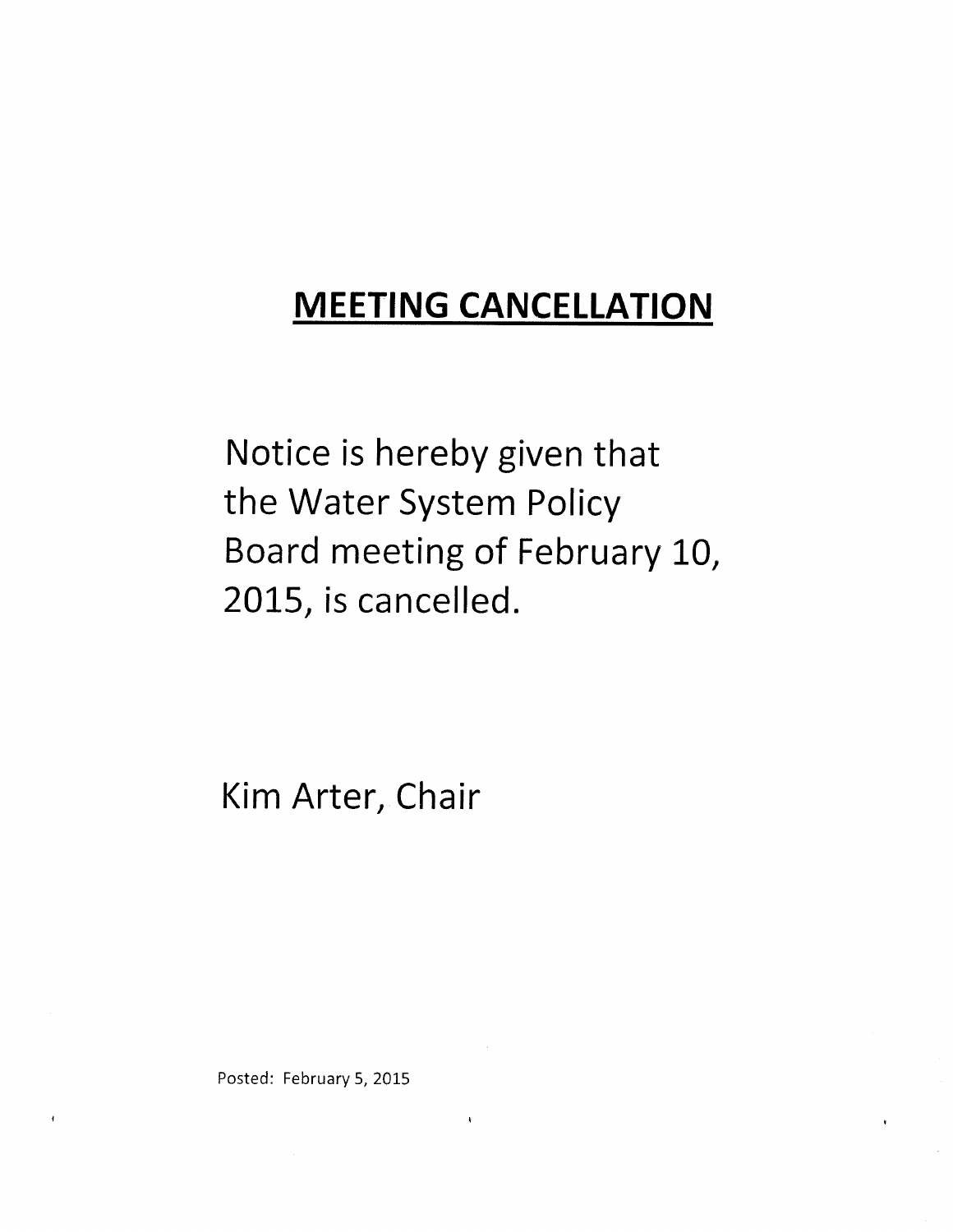Muskegon County Water System Policy Board March 17, 2015 2:00 p.m. Training Center 133 E. Apple Avenue, Room 205 Muskegon, Michigan 49442

Kim Arter, Chair **Susie Hughes, Vice Chair** Susie Hughes, Vice Chair

# MINUTES

# **CALL TO ORDER**

The meeting was called to order by Chair Arter at 2:00 p.m.

## **ROLL**

| Kim Arter, Laketon Township Supervisor<br>Jerry McIntyre, Dalton Township Supervisor<br>Susie Hughes, Muskegon County Commissioner<br>David Kieft, Muskegon Charter Township Supervisor<br>Kenneth Mahoney, Muskegon County Commissioner<br>Sam St. Amour, Fruitland Township Supervisor |
|------------------------------------------------------------------------------------------------------------------------------------------------------------------------------------------------------------------------------------------------------------------------------------------|
| Terry J. Sabo, Muskegon County Board Chair [arrived at 2:04 p.m.]                                                                                                                                                                                                                        |
|                                                                                                                                                                                                                                                                                          |
| Mark Eisenbarth, Administrator                                                                                                                                                                                                                                                           |
| John Warner, Public Works Director<br>Tina Nash, DPW Departmental Clerk                                                                                                                                                                                                                  |
|                                                                                                                                                                                                                                                                                          |
| David Bossenbroek, Attorney<br>Jan L. Deur, Fruitland Township Trustee<br>Jerry Sanders, Muskegon Charter Township DPW Director<br>Jeffrey Wood, Muskegon Charter Township Treasurer<br>Matthew C. VanHoef, Attorney                                                                     |
|                                                                                                                                                                                                                                                                                          |

# **APPROVAL OF AGENDA**

- WSPB-15-010 Moved by Commissioner Hughes, seconded by Sam St. Amour, to approve the agenda as presented.
- Voice Vote: **Motion carried**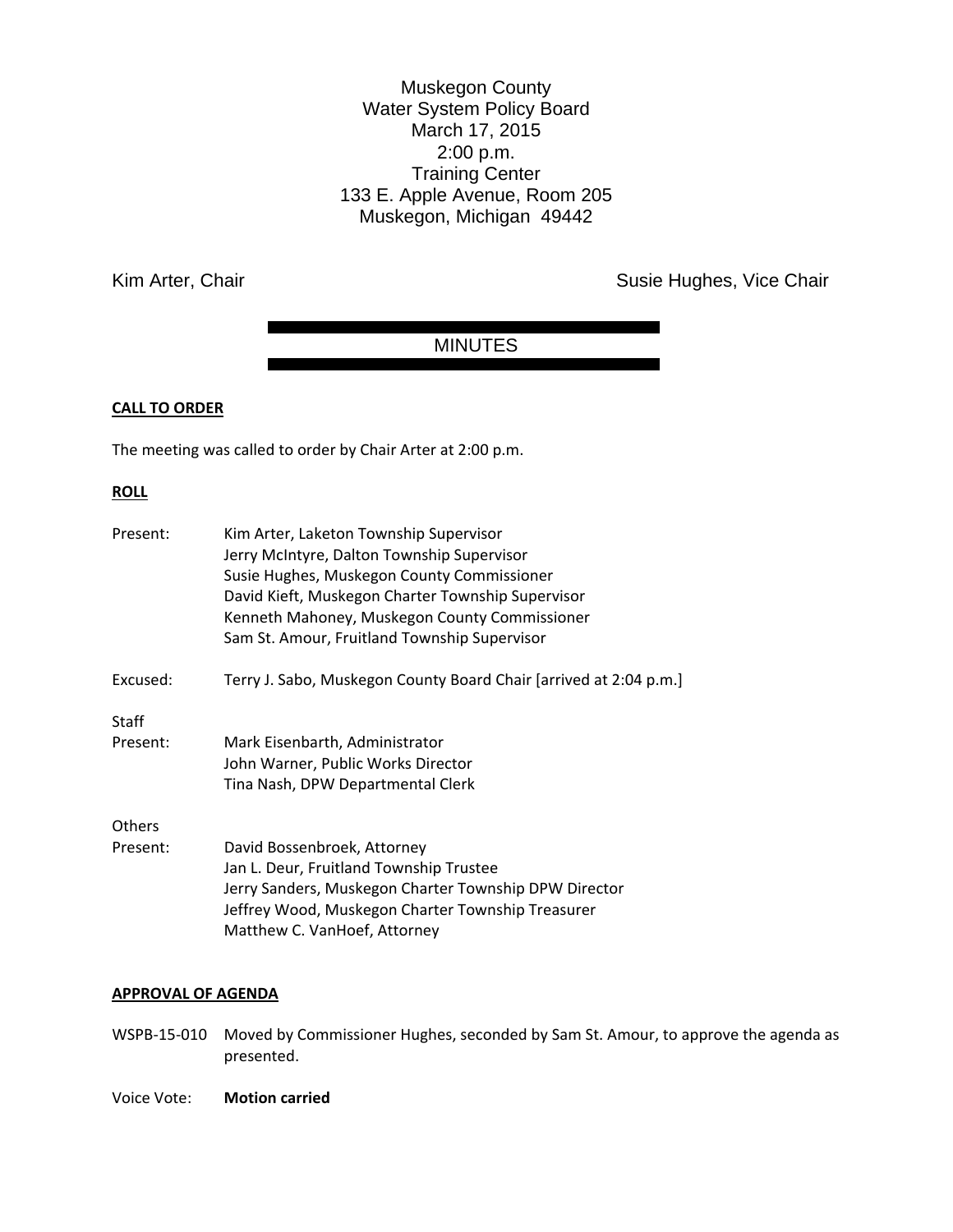Muskegon County Regional Water System Policy Board Minutes March 17, 2015 Page Two

# **APPROVAL OF MINUTES**

- WSPB-15-011 Moved by Sam St. Amour, seconded by Commissioner Hughes, to approve the minutes of the meeting held January 13, 2015.
- Voice Vote: **Motion carried**

# **PUBLIC COMMENT (on an agenda item)**

Mark Eisenbarth presented the Board with information regarding Facilitative Mediation and explained the process.

Discussion followed.

## **ITEMS FOR DISCUSSION:**

## **Muskegon Township System Maintenance Fee Proposal**

WSPB-15-012 Moved by Sam St. Amour, seconded by Commissioner Sabo, to reject Muskegon Charter Township's request to put the maintenance fee into effect.

> Roll call: Yes – Mahoney, McIntyre, St. Amour, Sabo, Hughes, Arter No – Kieft

# **Motion carried**

# **Obtain Legal Counsel**

WSPB-15-013 Moved by Sam St. Amour, seconded by Commissioner Mahoney, to authorize the Chair to work with Dave Bossenbroek to seek potential legal counsel for any action going forth.

> Roll call: Yes – Sabo, Mahoney, McIntyre, St. Amour, Arter No – Hughes, Kieft

#### **Motion carried**

# **Muskegon Township's Request for Payment of Invoices**

WSPB-15-014 Moved by Commissioner Sabo, seconded by Commissioner Mahoney, to table Muskegon Township's request for payment of invoices until the next meeting.

Voice Vote: **Motion carried**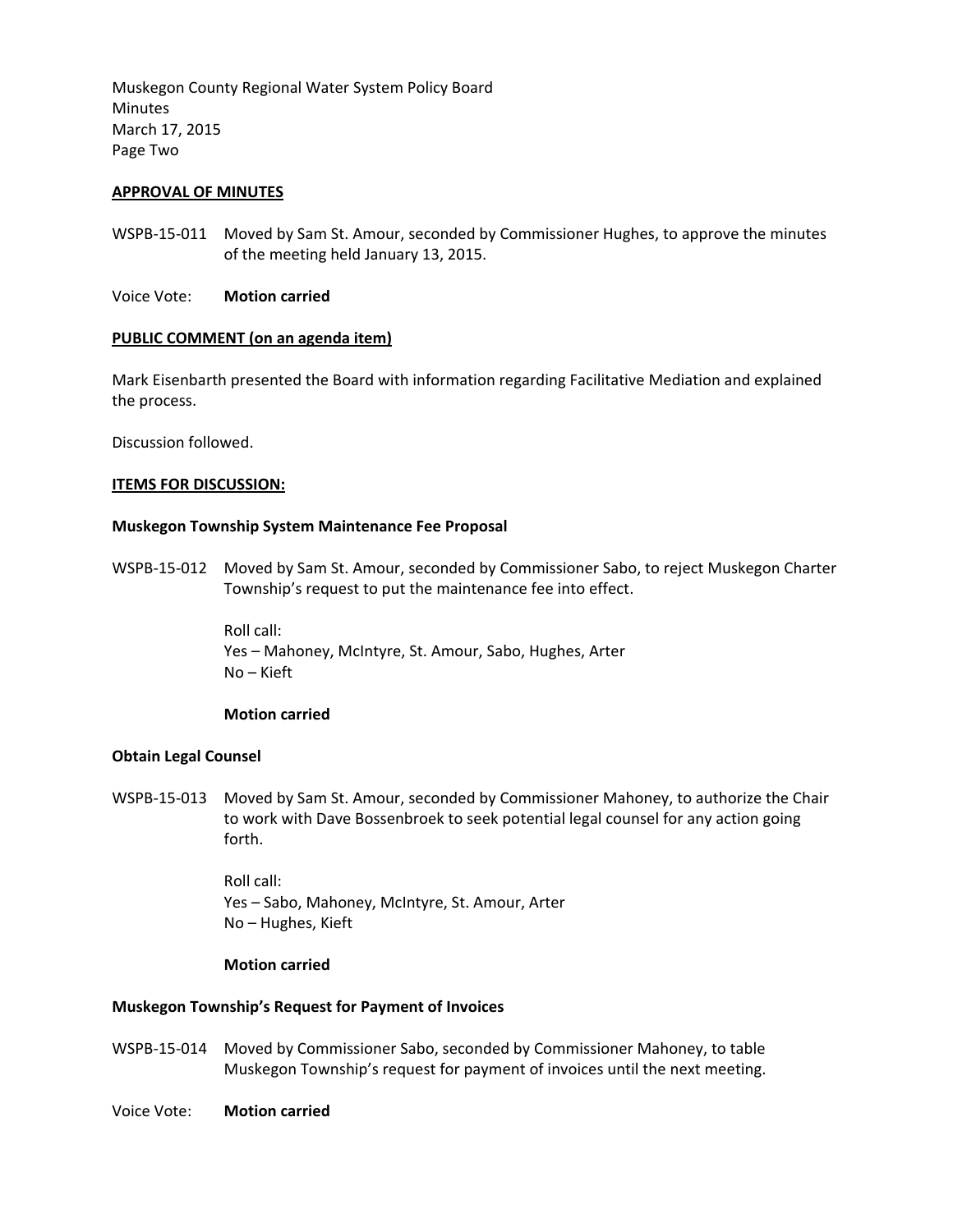Muskegon County Regional Water System Policy Board Minutes March 17, 2015 Page Three

# **INFORMATION ITEMS**

- WSPB-15-015 Moved by Commissioner Sabo, seconded by Jerry McIntyre, that the following information items be received and placed on file:
	- 1. New Meter Set List for February 2015
	- 2. Local Fund Balance Sheet for February 2015

Voice Vote: **Motion carried** 

## **REPORTS**

## **Water System Update**

The Water System Update was accepted as written by John Warner and distributed in a memo for information.

John Warner also informed the Board of the water leak at Duck Creek RV Resort.

Dave Kieft asked John Warner how many gallons are used when they flush the Whitehall line. John Warner stated it typically is around one million gallons to flush the tank and three miles of water line. Dave Kieft asked how many times a year this is done. John Warner stated it depends on the chlorine level, but typically about four times a year.

Commissioner Hughes asked John Warner if he has tried the robot from the Sheriff's department to inspect the tanks. John Warner stated he has not.

Dave Kieft asked John Warner who pays for the Whitehall Road line to be flushed. John Warner stated the System pays for it as an operational cost.

Commissioner Hughes asked John Warner is there were any major freeze ups this year. John Warner stated other than the hydrants they have not.

#### **OLD BUSINESS**

Regarding motion WSPB-15-013, Commissioner Sabo requested that the Chair bring back more than one attorney that the Board may select from.

#### **NEW BUSINESS**

None

# **AUDIENCE PARTICIPATION**

None

# **ADJOURN**

There being no further business to come before the Water System Policy Board, the meeting adjourned at 2:53 p.m.

Kim Arter, Chair

\_\_\_\_\_\_\_\_\_\_\_\_\_\_\_\_\_\_\_\_\_\_\_\_\_\_\_\_\_\_\_\_\_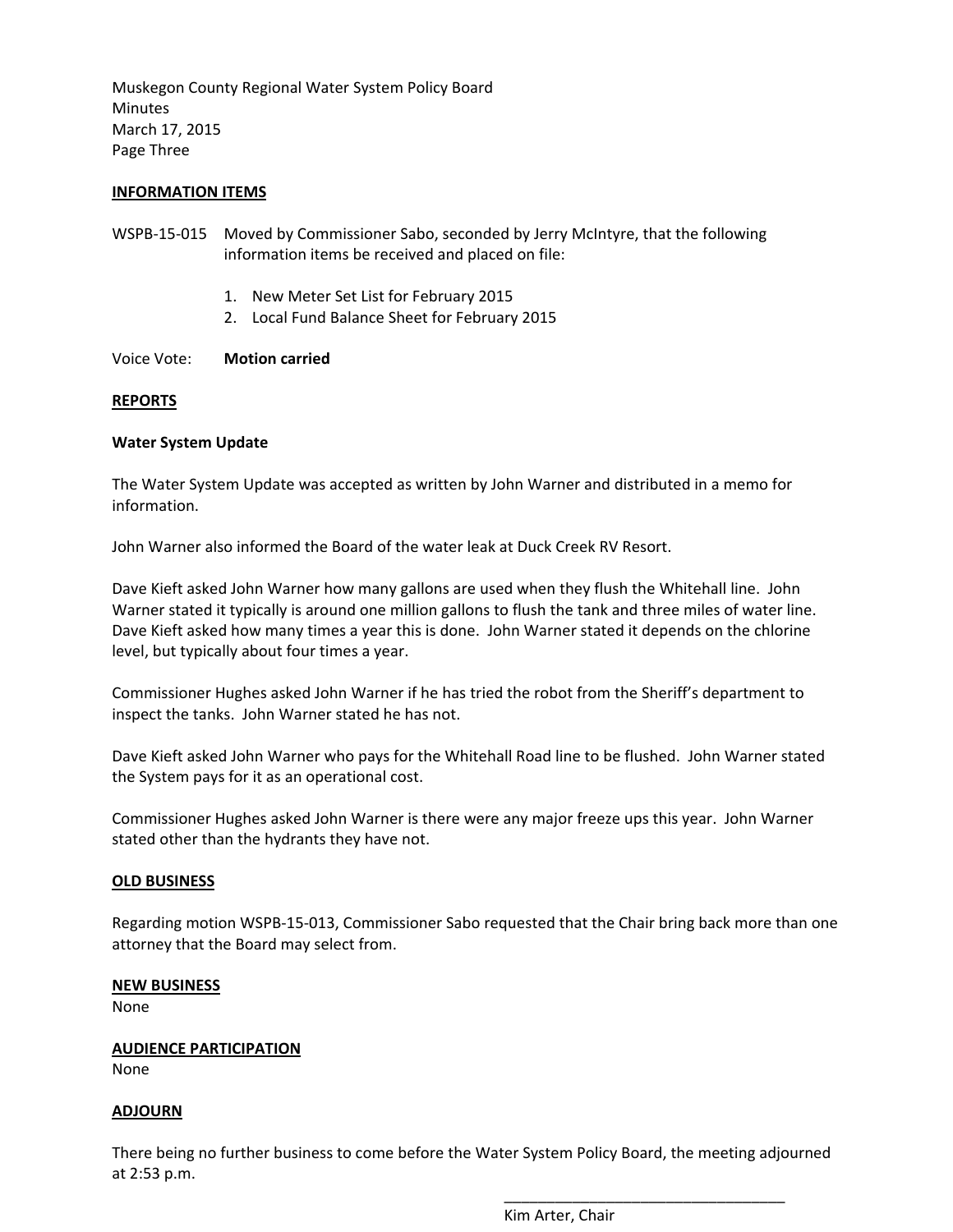Muskegon County Water System Policy Board April 14, 2015 2:00 p.m. Training Center 133 E. Apple Avenue, Room 202 Muskegon, Michigan 49442

Kim Arter, Chair **Susie Hughes, Vice Chair** Susie Hughes, Vice Chair

# MINUTES

# **CALL TO ORDER**

The meeting was called to order by Chair Arter at 2:00 p.m.

## **ROLL**

| Present:                  | Kim Arter, Laketon Township Supervisor<br>Jerry McIntyre, Dalton Township Supervisor<br>Susie Hughes, Muskegon County Commissioner<br>David Kieft, Muskegon Charter Township Supervisor<br>Kenneth Mahoney, Muskegon County Commissioner<br>Terry J. Sabo, Muskegon County Board Chair<br>Sam St. Amour, Fruitland Township Supervisor |
|---------------------------|----------------------------------------------------------------------------------------------------------------------------------------------------------------------------------------------------------------------------------------------------------------------------------------------------------------------------------------|
| Excused:                  |                                                                                                                                                                                                                                                                                                                                        |
| Staff<br>Present:         | John Warner, Public Works Director<br>Tina Nash, DPW Departmental Clerk                                                                                                                                                                                                                                                                |
| <b>Others</b><br>Present: | David Bossenbroek, Attorney<br>Jan L. Deur, Fruitland Township Trustee<br>Jerry Sanders, Muskegon Charter Township DPW Director<br>Jeffrey Wood, Muskegon Charter Township Treasurer<br>Chris Hall, Laketon Township Building Inspector                                                                                                |

## **APPROVAL OF AGENDA**

- WSPB-15-016 Moved by Commissioner Hughes, seconded by David Kieft, to approve the agenda amending item F by eliminating discussion item 1. / Michael B. Ortega from Lewis Reed & Allen P.C.
- Voice Vote: **Motion carried**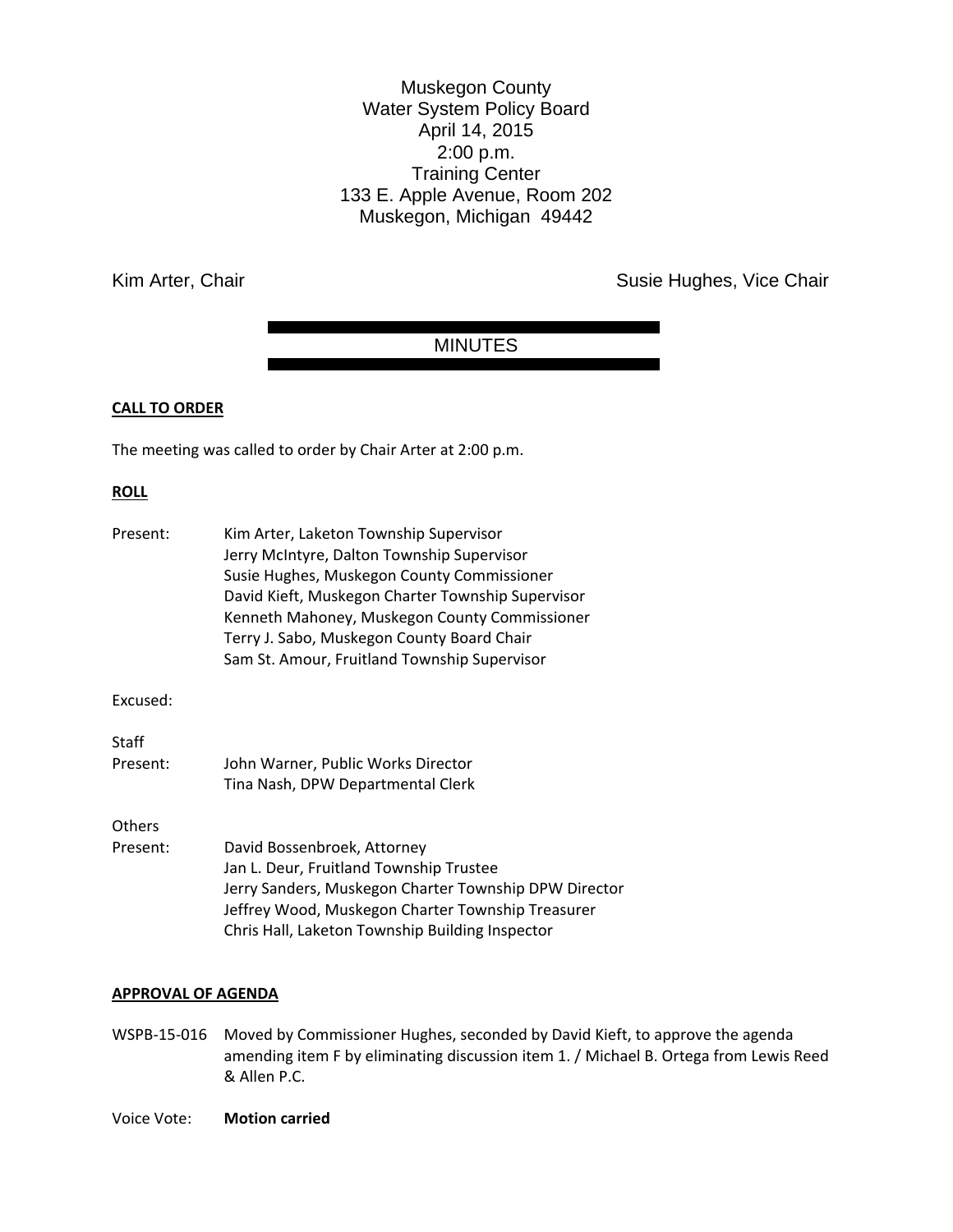Muskegon County Regional Water System Policy Board Minutes April 14, 2015 Page Two

#### **APPROVAL OF MINUTES**

WSPB-15-017 Moved by Commissioner Hughes, seconded by Sam St Amour, to approve the minutes of the meeting held March 17, 2015.

Voice Vote: **Motion carried** 

#### **PUBLIC COMMENT (on an agenda item)**

None

#### **ITEMS FOR DISCUSSION:**

#### **Legal Counsel Recommendation**

Chair Kim Arter asked Dave Bossenbroek to present the Board with the recommendation. Dave Bossenbroek stated there were two attorneys whom they recommend to handle the matter, Kevin Even and Jim Rose. Dave Bossenbroek stated that both attorneys' rates would be \$200.00 per hour.

Discussion followed.

WSPB-15-018 Moved by Commissioner Hughes, seconded by David Kieft to nominate Jim Rose as the attorney for the Water System Policy Board at a rate of \$200 per hour, paid through the Water System Policy Board.

Discussion followed.

WSPB-15-019 Amendment to motion WSPB-15-018 to include the wording that this only pertains to Muskegon Charter Township's Maintenance Fees that haven't been paid.

> Moved by Commissioner Sabo, seconded by Commissioner Mahoney, to include the wording that this only pertains to Muskegon Charter Township's Maintenance Fees that haven't been paid to motion WSPB-15-018.

Roll call: Yes – McIntyre, St Amour, Sabo, Hughes, Mahoney, Arter No – Kieft **Motion carried** 

WSPB-15-018 Moved by Commissioner Hughes, seconded by David Kieft to nominate Jim Rose as the attorney for the Water System Policy Board at a rate of \$200 per hour, paid through the Water System Policy Board and that this only pertains to Muskegon Charter Township's Maintenance Fees that haven't been paid.

> Roll call: Yes – Mahoney, McIntyre, St Amour, Sabo, Hughes, Arter No – Kieft **Motion carried**

During the meeting Commissioner Sabo emailed the Board members a copy of the resolution.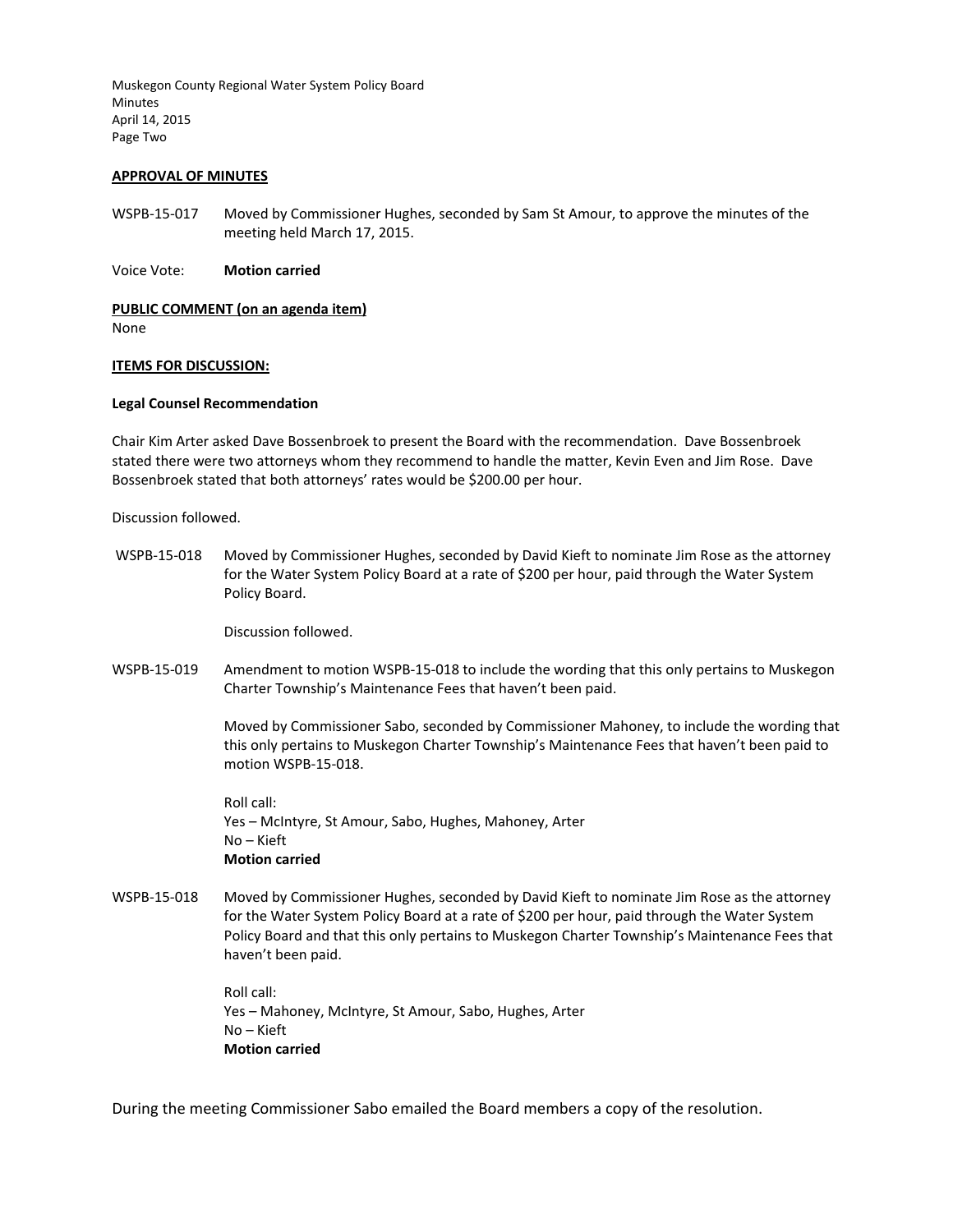Muskegon County Regional Water System Policy Board Minutes April 14, 2015 Page Three

## **Muskegon Township's Request for Payment of Invoices**

WSPB-15-020 Moved by Sam St Amour, seconded by Commissioner Sabo, to table Muskegon Charter Township's request for payment of invoices.

> Roll call: Yes – Mahoney, McIntyre, St Amour, Sabo, Arter No – Hughes, Kieft **Motion carried**

#### **INFORMATION ITEMS**

- WSPB-15-021 Moved by Sam St Amour, seconded by Jerry McIntyre, that the following information items be received and placed on file:
	- 1. New Meter Set List for March 2015
	- 2. Local Fund Balance Sheet for March 2015
- Voice Vote: **Motion carried**

#### **REPORTS**

#### **Water System Update**

The Water System Update was accepted as written by John Warner and distributed in a memo for information.

Commissioner Hughes asked John Warner about the chlorine line out at Michigan Adventure and wanted to know if it would help to install an in-line chlorinator. John Warner stated there was one already installed and explained the flushing process and the different levels of the chlorine rates.

Commissioner Hughes questioned the large volume customers on the line. John Warner stated that we could not expand this line without a secondary connection.

Commissioner Sabo asked John Warner if he knew why Muskegon Heights had trouble with frozen water lines. John Warner stated it was mostly due to the water lines not being buried deep enough. Commissioner Sabo asked John Warner if this was a concern with our water customers. John Warner stated is was not and for those customers we know may be a problem we take measures to try to avoid any frozen lines.

## **OLD BUSINESS**

Commissioner Hughes read a portion of the Water System Policy Board's Bylaws.

David Kieft questioned John Warner on how the Maintenance fees would be billed if the system could no longer expand. John Warner stated it would depend on the number of hydrants.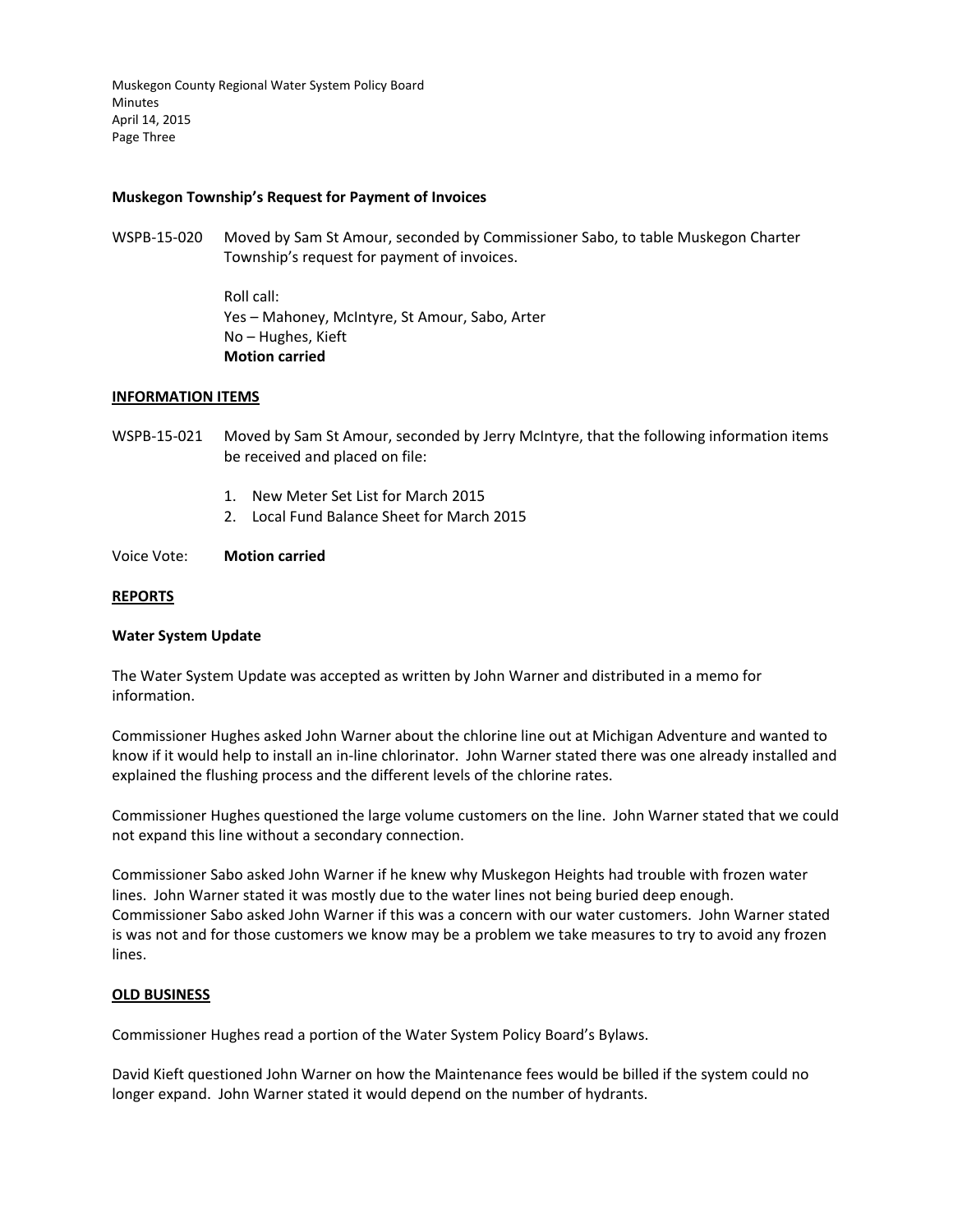Muskegon County Regional Water System Policy Board Minutes April 14, 2015 Page Four

# **NEW BUSINESS**

None

# **AUDIENCE PARTICIPATION**

None

# **ADJOURN**

There being no further business to come before the Water System Policy Board, the meeting adjourned at 2:56 p.m.

Kim Arter, Chair

\_\_\_\_\_\_\_\_\_\_\_\_\_\_\_\_\_\_\_\_\_\_\_\_\_\_\_\_\_\_\_\_\_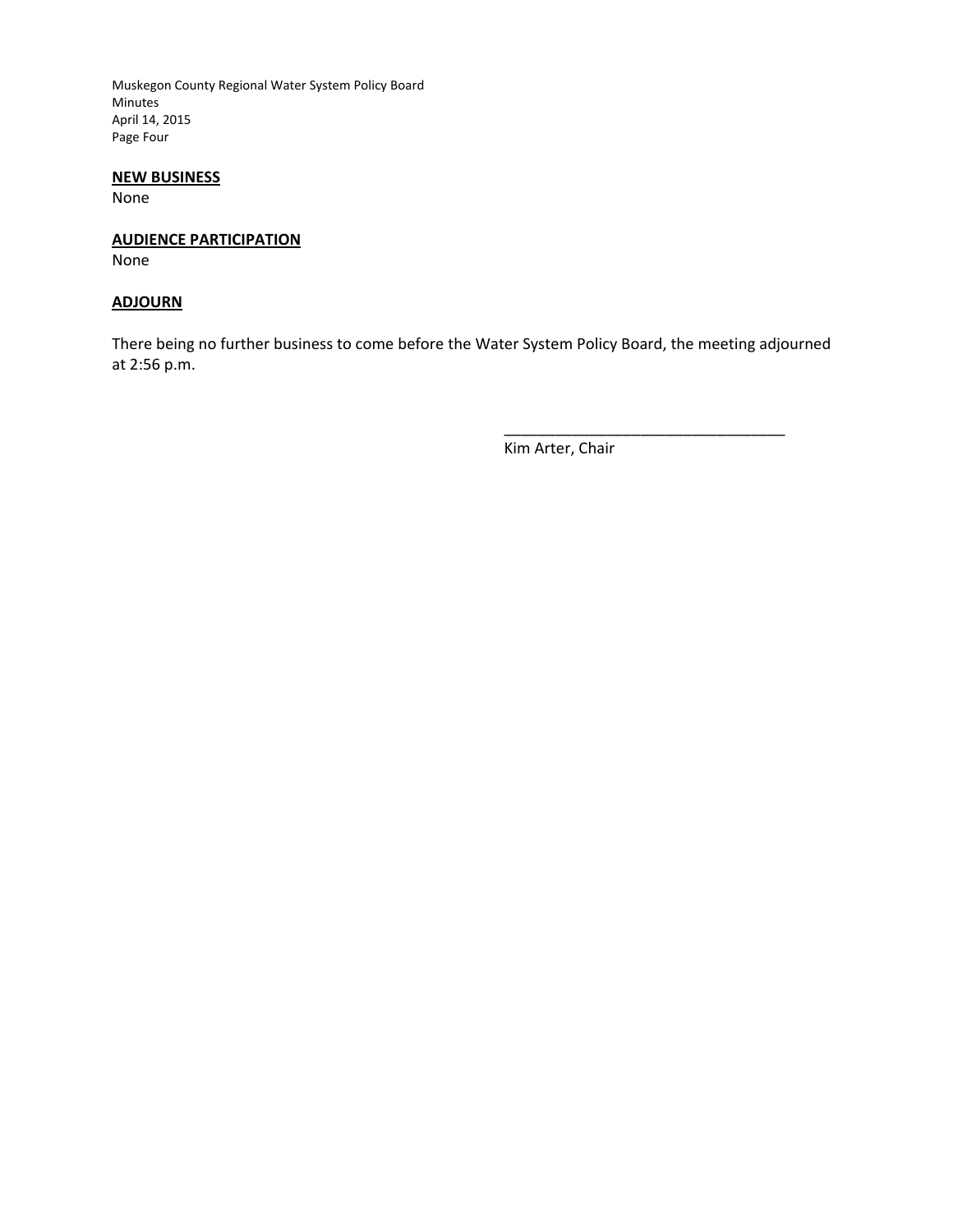Notice is hereby given that the **Water System Policy Board** meeting of May 12, 2015, is cancelled.

Kim Arter, Chair

Posted: May 8, 2015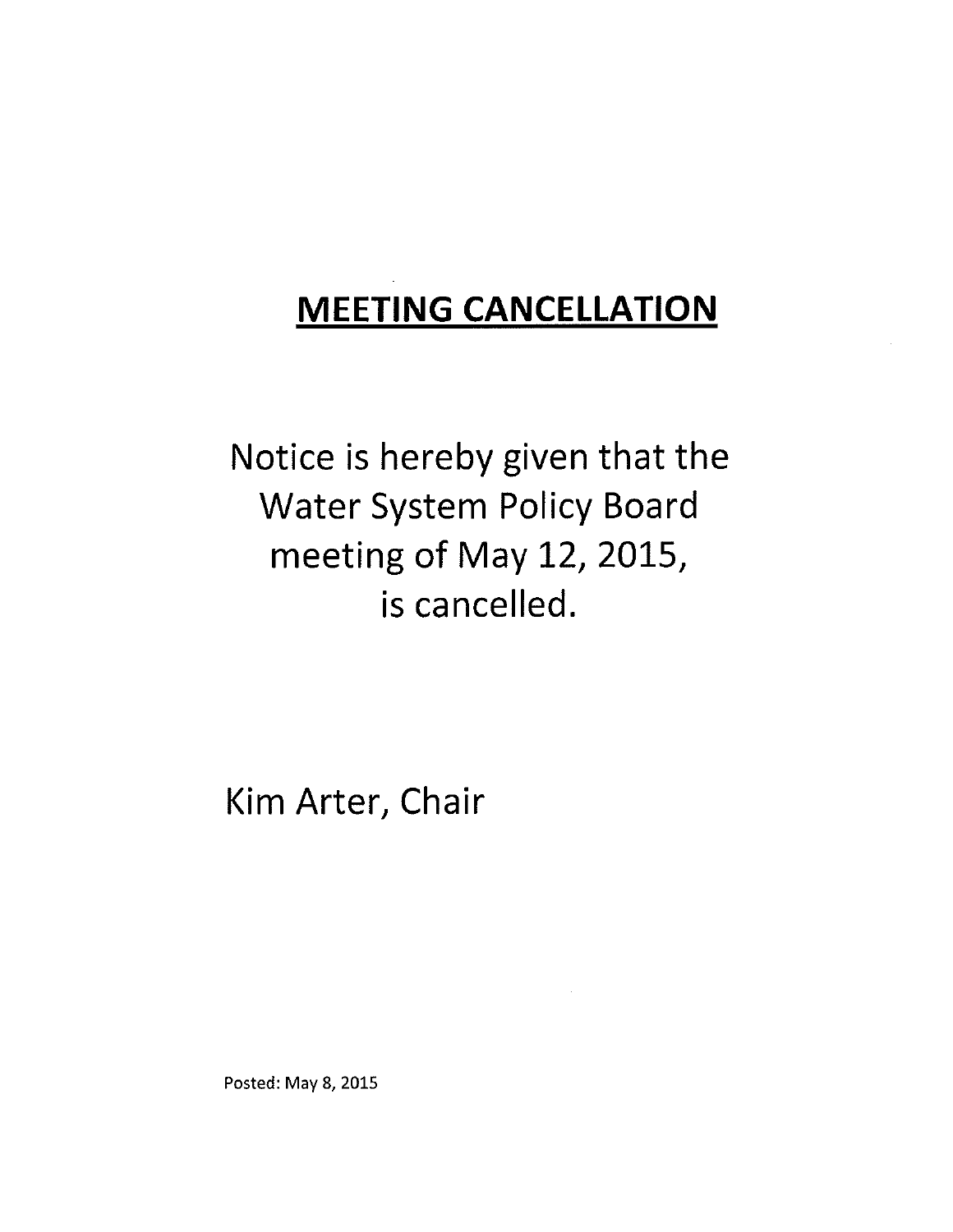Notice is hereby given that the Water System Policy Board meeting of June 9, 2015, is cancelled.

Kim Arter, Chair

Posted: June 5, 2015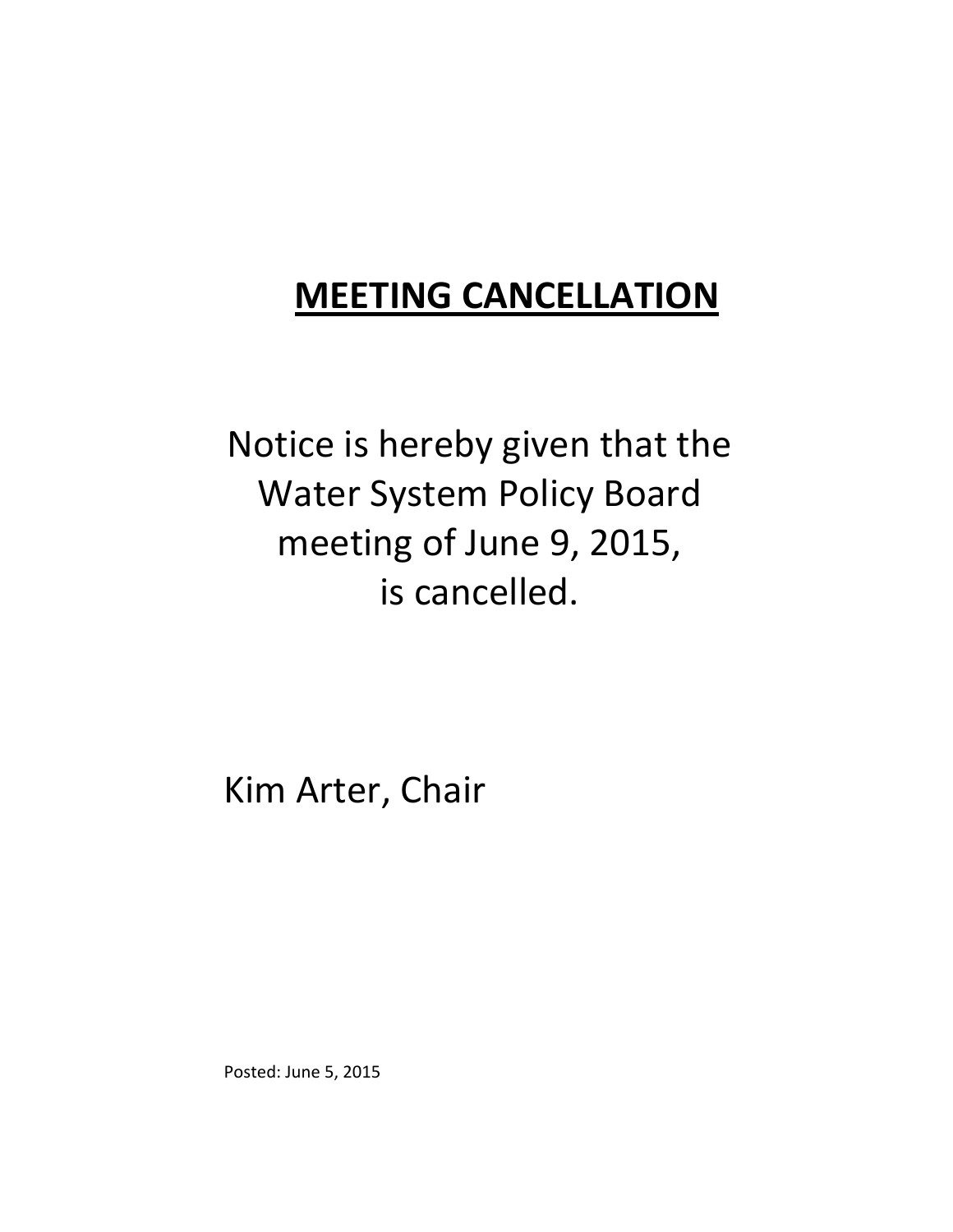Notice is hereby given that the Water System Policy Board meeting of July 14, 2015, is cancelled.

Kim Arter, Chair

Posted: July 1, 2015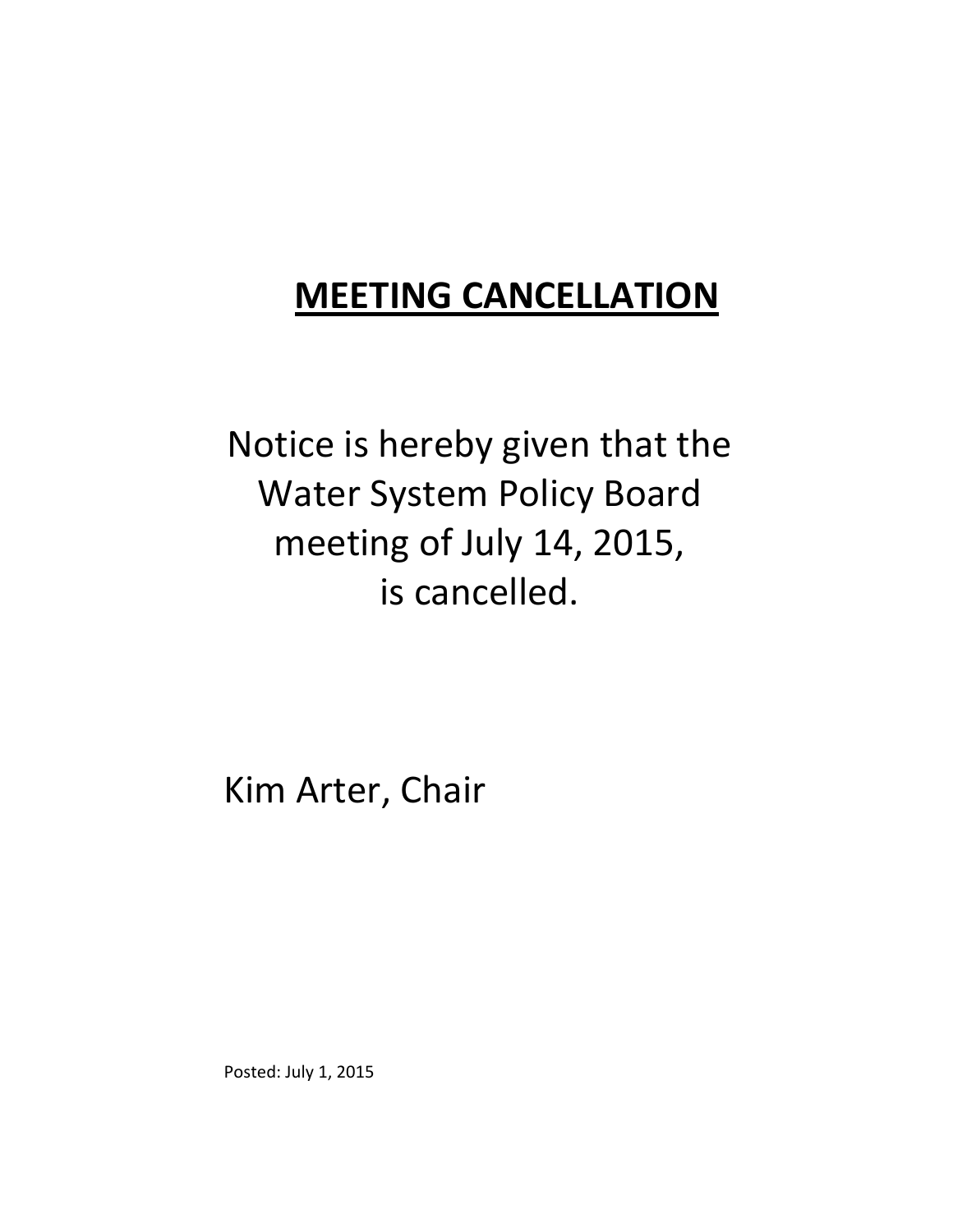Notice is hereby given that the Water System Policy Board meeting of August 11, 2015, is cancelled.

Kim Arter, Chair

Posted: August 4, 2015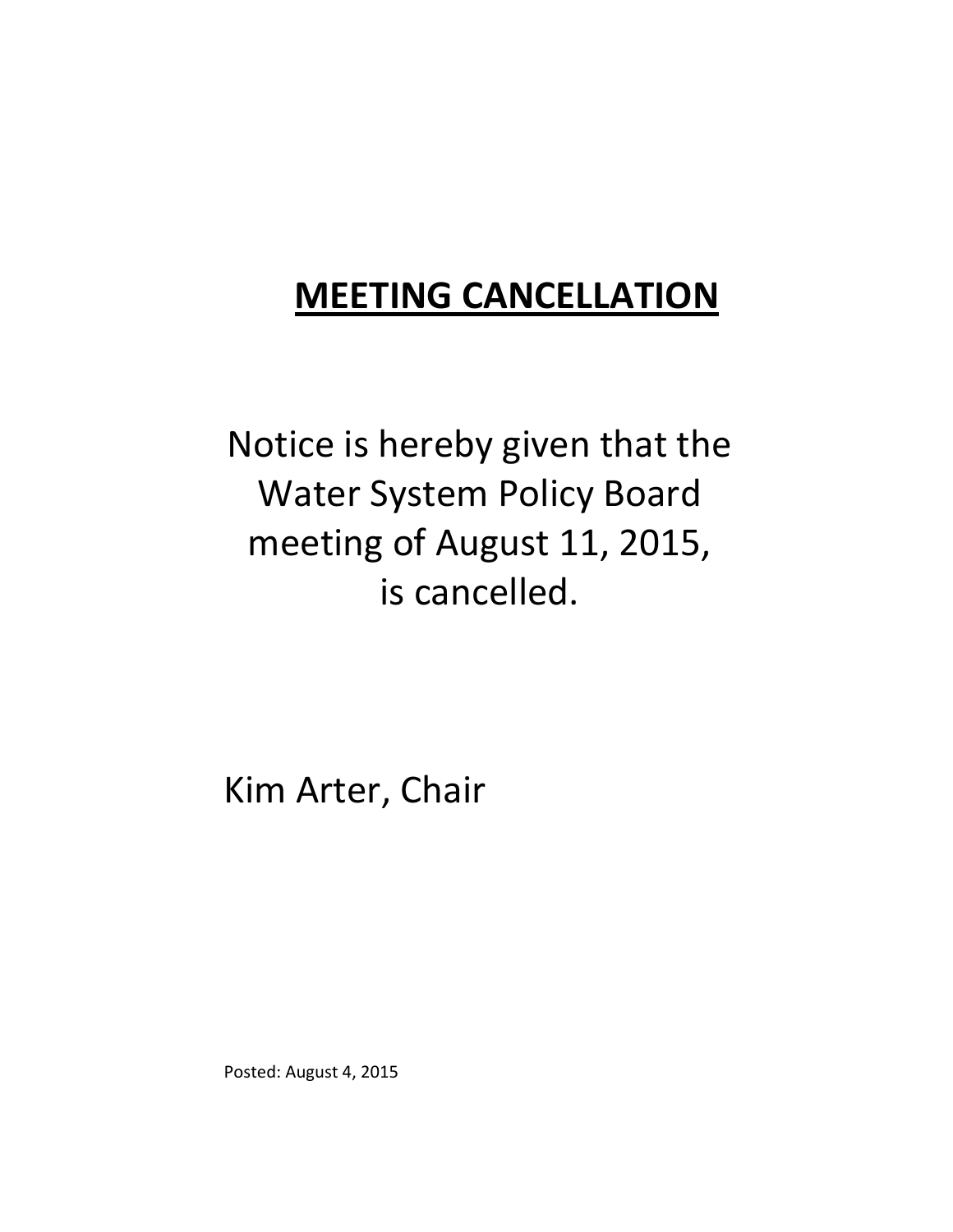Muskegon County Water System Policy Board September 15, 2015 2:00 p.m. Training Center 133 E. Apple Avenue, Room 202 Muskegon, Michigan 49442

Kim Arter, Chair **Susie Hughes, Vice Chair** Susie Hughes, Vice Chair

# MINUTES

# **CALL TO ORDER**

The meeting was called to order by Chair Arter at 2:00 p.m.

# **ROLL**

| Present:     | Kim Arter, Laketon Township Supervisor<br>Jerry McIntyre, Dalton Township Supervisor<br>Susie Hughes, Muskegon County Commissioner<br>David Kieft, Muskegon Charter Township Supervisor<br>Kenneth Mahoney, Muskegon County Commissioner<br>Terry J. Sabo, Muskegon County Board Chair<br>Sam St. Amour, Fruitland Township Supervisor |
|--------------|----------------------------------------------------------------------------------------------------------------------------------------------------------------------------------------------------------------------------------------------------------------------------------------------------------------------------------------|
| Excused:     |                                                                                                                                                                                                                                                                                                                                        |
| <b>Staff</b> |                                                                                                                                                                                                                                                                                                                                        |
| Present:     | John Warner, Public Works Director                                                                                                                                                                                                                                                                                                     |
|              | Tina Nash, DPW Departmental Clerk                                                                                                                                                                                                                                                                                                      |
| Others       |                                                                                                                                                                                                                                                                                                                                        |
| Present:     | David Bossenbroek, Attorney                                                                                                                                                                                                                                                                                                            |
|              | Jan L. Deur, Fruitland Township Trustee                                                                                                                                                                                                                                                                                                |
|              | Jerry Sanders, Muskegon Charter Township DPW Director                                                                                                                                                                                                                                                                                  |
|              | Elizabeth Jenkins, Dalton Township Treasurer                                                                                                                                                                                                                                                                                           |
|              | Chris Hall, Laketon Township Building Inspector                                                                                                                                                                                                                                                                                        |
|              |                                                                                                                                                                                                                                                                                                                                        |

# **APPROVAL OF AGENDA**

WSPB-15-022 Moved by Commissioner Mahoney , seconded by Sam St. Amour, to approve the agenda as presented.

Voice Vote: **Motion carried**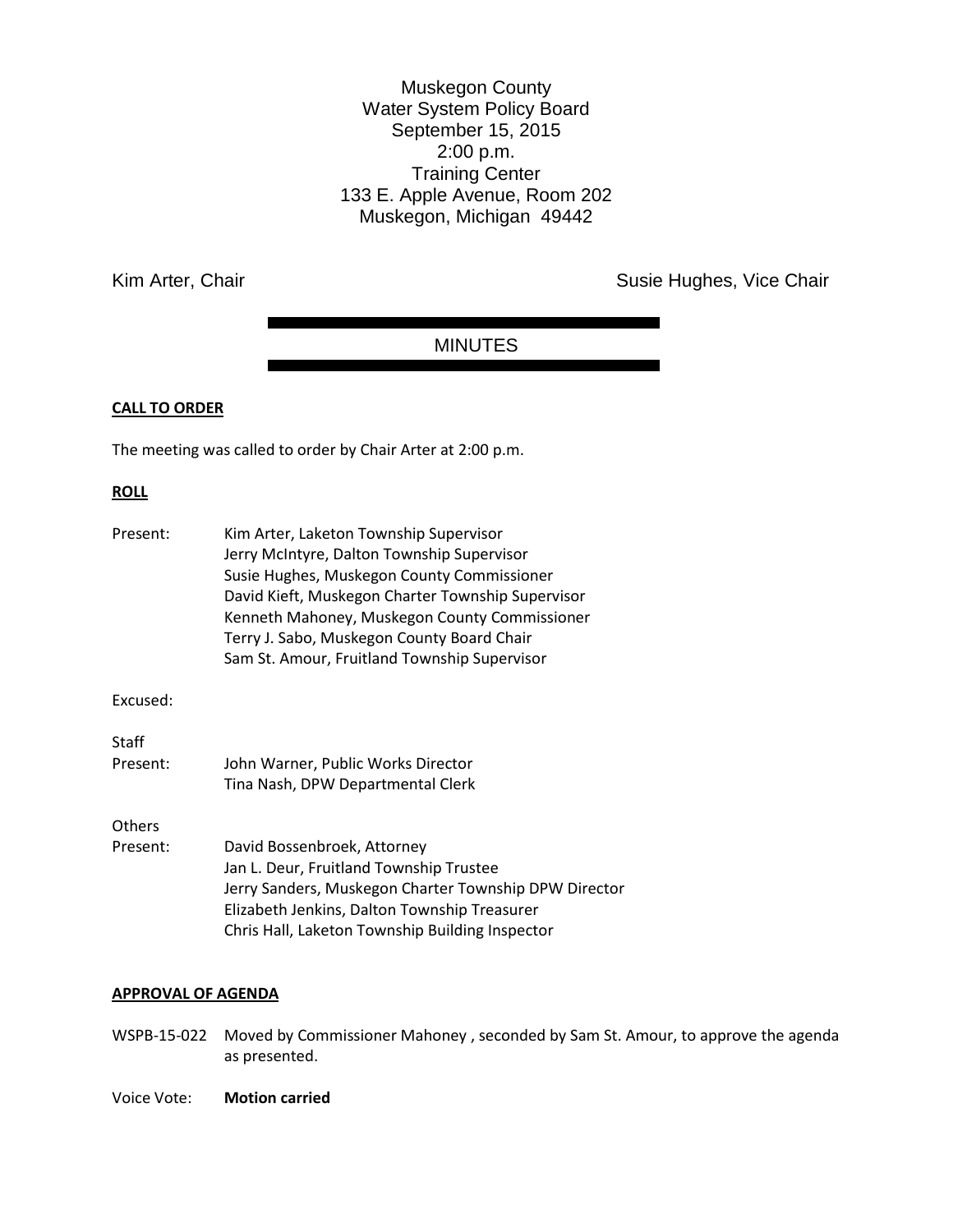Muskegon County Regional Water System Policy Board Minutes September 15, 2015 Page Two

#### **APPROVAL OF MINUTES**

- WSPB-15-023 Moved by Commissioner Hughes, seconded by Commissioner Sabo, to approve the minutes of the meeting held April 14, 2015.
- Voice Vote: **Motion carried**

#### **PUBLIC COMMENT (on an agenda item)**

None

#### **ITEMS FOR DISCUSSION:**

#### **FY2016 Budget**

Chair Kim Arter asked if anyone had questions on the budget. David Kieft asked John Warner about the Rent amount. John Warner stated that AT&T made a payment greater than the amount owed and staff has been in contact with AT&T trying to get this corrected. Sam St. Amour asked John Warner if there is anything the Board should be aware of in the budget. John stated that the Accounting department forgot to include the principal payment for the Bonds; therefore the Net of Revenues indicated should be less then what is shown.

WSPB-15-024 Moved by Commissioner Hughes, seconded by Sam St. Amour to recommend that the budget be sent to the County Board, with corrections, for approval.

> Roll call: Yes –Mahoney, McIntyre, St. Amour, Sabo, Hughes, Arter No – Kieft **Motion carried**

- WSPB-15-025 Moved by Commissioner Hughes, seconded by Commissioner Mahoney, that the following information items be received and placed on file:
	- 1. New Meter Set List for August 2015
	- 2. Local Fund Balance Sheet for August 2015

#### Voice Vote: **Motion carried**

David Kieft asked that staff look into the Local Fund Balance for Muskegon Township as it seemed to low. John Warner stated he would.

#### **REPORTS**

#### **Water System Update**

The Water System Update was accepted as written by John Warner and distributed in a memo for information.

Commissioner Sabo asked John Warner if the hydrants were opened back up by staff after the hydrants were painted. John Warner stated he believed the Fire Departments opened them; however he would check into it. Commissioner Sabo stated his concern about hydrants being painted shut making it difficult for Firefighters.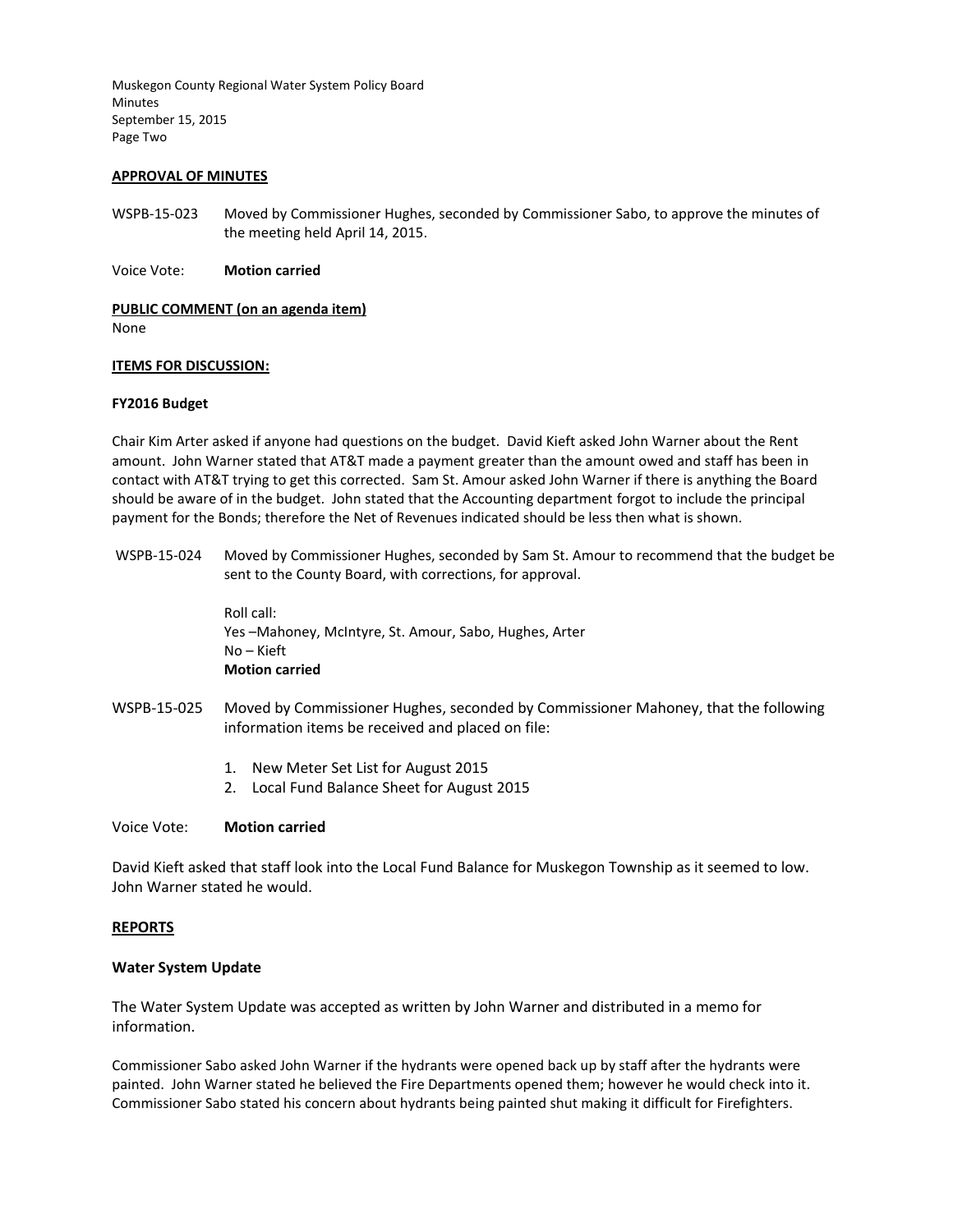Muskegon County Regional Water System Policy Board Minutes September 15, 2015 Page Three

# **Water System Update – CONT'D**

John Warner informed the Board that two (2) hydrants in the front of Brookhaven had to be upgraded, this was completed last fall, and an additional hydrant will need to be added. This is due to the move of HealthWest's Brinks facility. John Warner stated that the request for permission to bid the work for the additional hydrant was going to the Ways and Means meeting today and then to Full Board on September 29, 2015. Bids would be let after Full Board approval.

David Kieft asked about the graph showing the cash in the bank at zero. John Warner stated it was due to the formula in Excel. John Warner asked that they to refer to the data point as of June 2015.

# **OLD BUSINESS**

None

# **NEW BUSINESS**

Commissioner Sabo asked if there were any past practices in reducing connection fees for a plan development/subdivision if all fees were paid at once. Dave Bossenbroek stated that the infrastructure is usually put in by the developer and their connection fee is one-half of the ordinary connection fee (an indirect connection fee), because they pay for the infrastructure. Commissioner Sabo stated he asked because there is a potential buyer for some property in Muskegon Township and the connection fee is a concern. David Kieft gave some background on the property and what he knew of the existing development.

# **AUDIENCE PARTICIPATION**

None

# **ADJOURN**

There being no further business to come before the Water System Policy Board, the meeting adjourned at 2:27 p.m.

Kim Arter, Chair

\_\_\_\_\_\_\_\_\_\_\_\_\_\_\_\_\_\_\_\_\_\_\_\_\_\_\_\_\_\_\_\_\_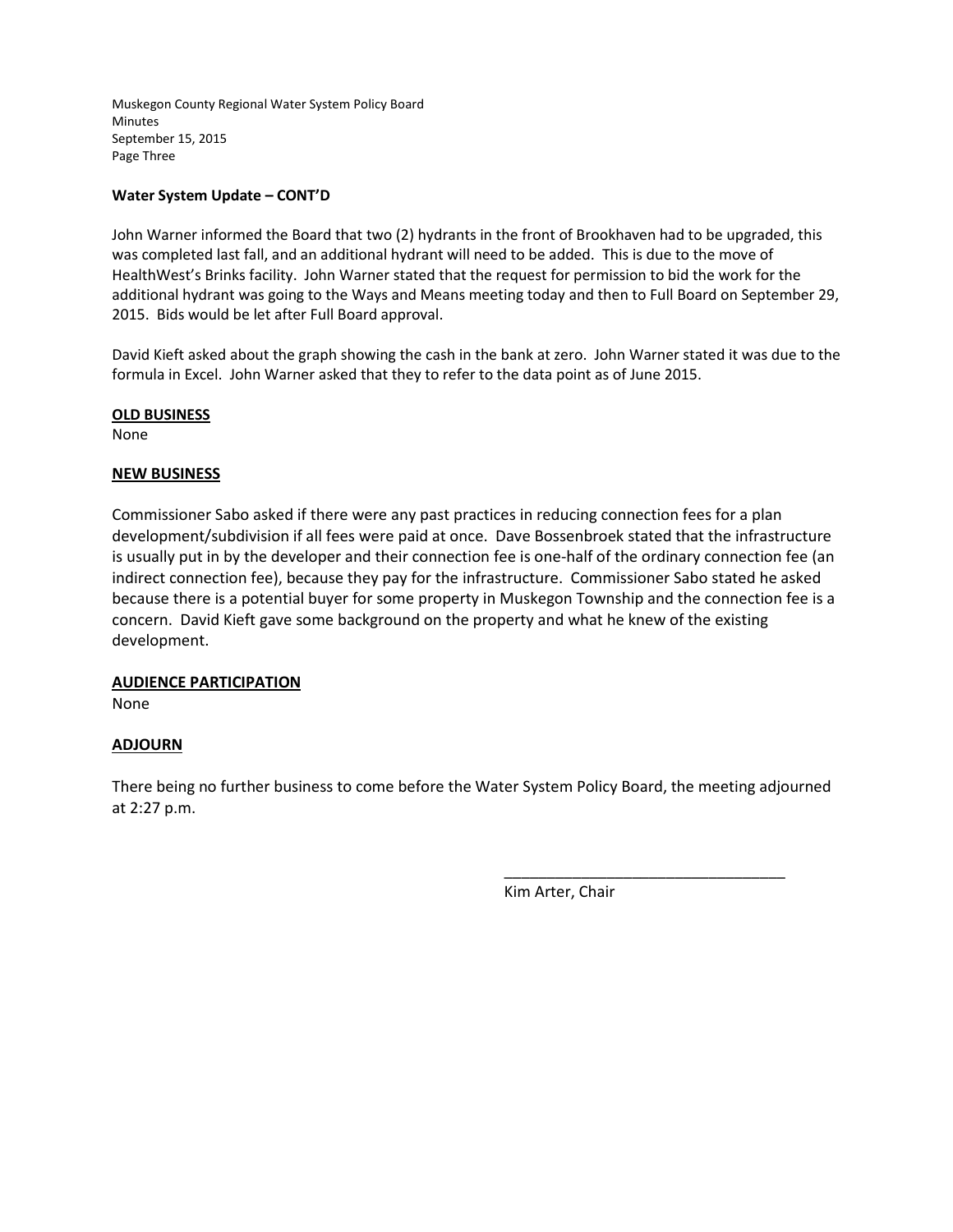Notice is hereby given that the Water System Policy Board meeting of October 6, 2015, is cancelled.

Kim Arter, Chair

Posted: October 2, 2015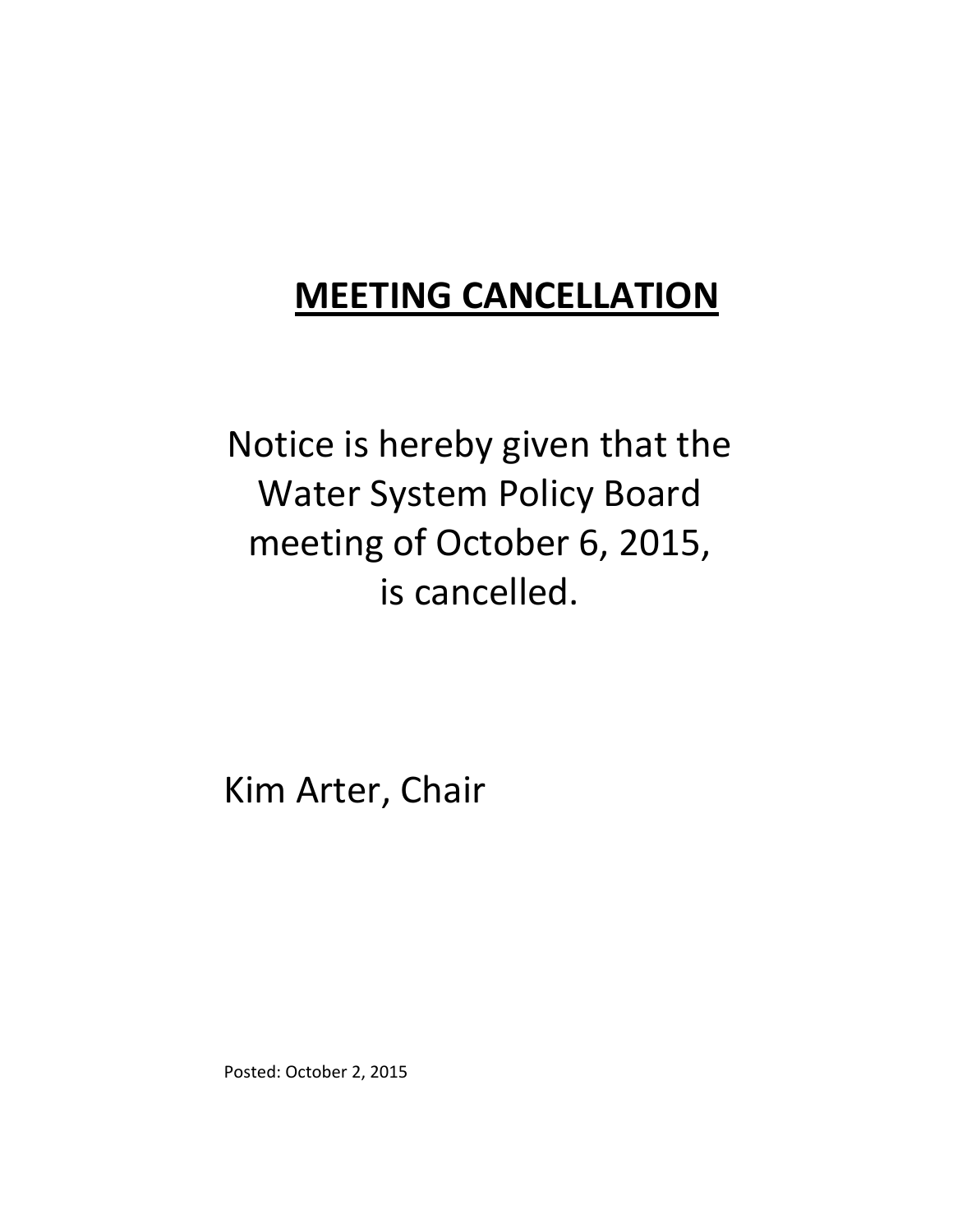Muskegon County Water System Policy Board November 10, 2015 2:00 p.m. Training Center 97 E. Apple Avenue, Room 117 Muskegon, Michigan 49442

Kim Arter, Chair **Susie Hughes, Vice Chair** Susie Hughes, Vice Chair

# MINUTES

# **CALL TO ORDER**

The meeting was called to order by Chair Arter at 2:00 p.m.

## **ROLL**

| Present:                  | Kim Arter, Laketon Township Supervisor<br>Susie Hughes, Muskegon County Commissioner<br>David Kieft, Muskegon Charter Township Supervisor<br>Kenneth Mahoney, Muskegon County Commissioner<br>Jerry McIntyre, Dalton Township Supervisor<br>Terry J. Sabo, Muskegon County Board Chair<br>Sam St. Amour, Fruitland Township Supervisor |
|---------------------------|----------------------------------------------------------------------------------------------------------------------------------------------------------------------------------------------------------------------------------------------------------------------------------------------------------------------------------------|
| Excused:                  |                                                                                                                                                                                                                                                                                                                                        |
| <b>Staff</b><br>Present:  | John Warner, Public Works Director<br>Tina Nash, DPW Departmental Clerk                                                                                                                                                                                                                                                                |
| <b>Others</b><br>Present: | David Bossenbroek, Attorney<br>Jan L. Deur, Fruitland Township Trustee<br>Chris Hall, Laketon Township Building Inspector                                                                                                                                                                                                              |

# **APPROVAL OF AGENDA**

WSPB-15-026 Moved by Commissioner Hughes, seconded by Commissioner Mahoney, to approve the agenda as presented.

Voice Vote: **Motion carried**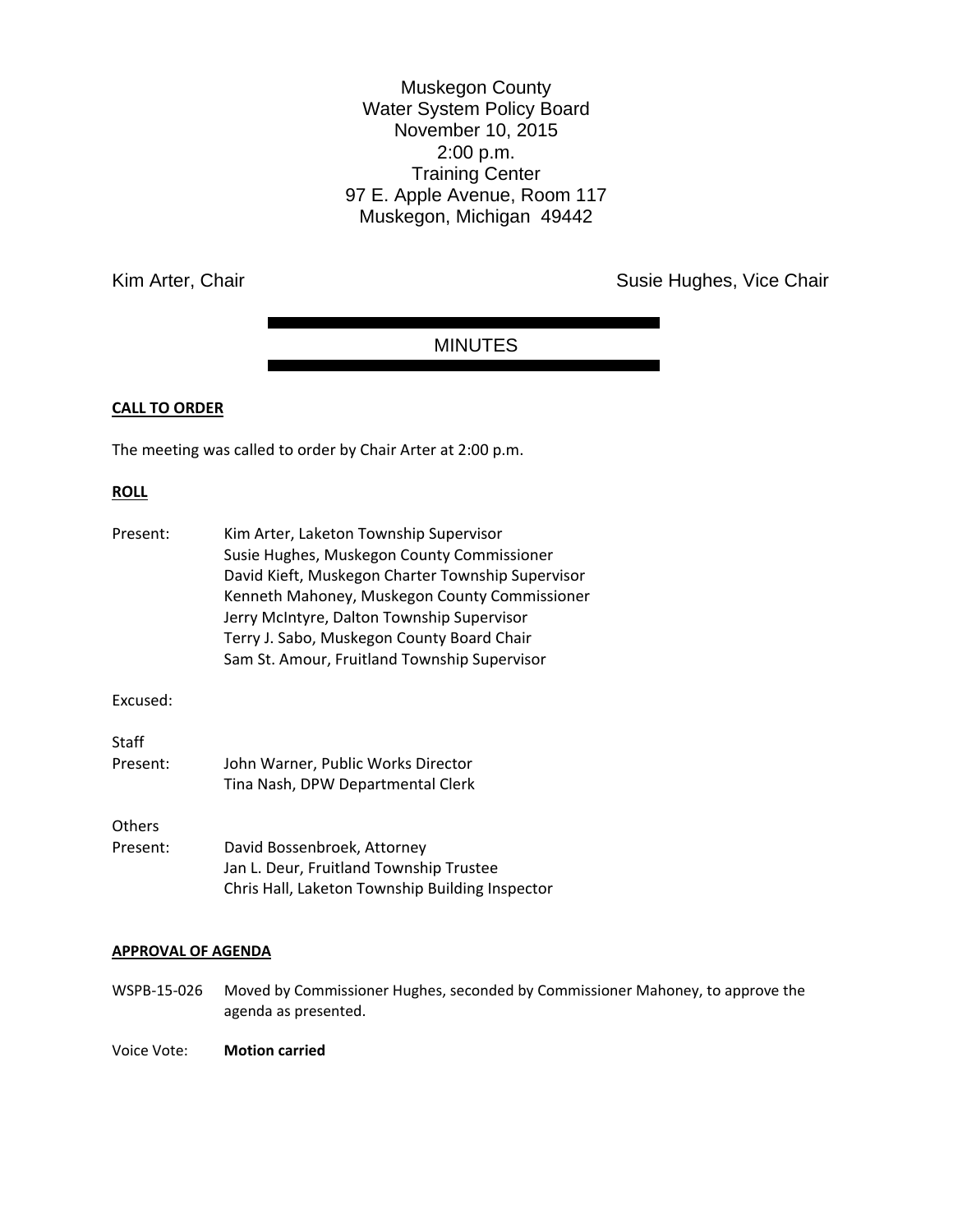Muskegon County Regional Water System Policy Board Minutes November 10, 2015 Page Two

#### **APPROVAL OF MINUTES**

WSPB-15-027 Moved by Commissioner Hughes, seconded by Sam St Amour, to approve the minutes of the meeting held September 15, 2015.

Voice Vote: **Motion carried** 

## **PUBLIC COMMENT (on an agenda item)**

None

## **ITEMS FOR CONSIDERATION:**

## **WSPB-15-028 Request for Qualification/ Proposal – Performance of Reliability Studies**

Moved by Sam St Amour, seconded by Commissioner Hughes, to authorize staff to develop a Request for Qualifications and proposal for the performance of reliability studies for the Northside and Eastside portions of the Muskegon County Regional Water System with costs for the work to be paid from the pooled account, fund 5910.

Roll Call: Yes – Sabo, Hughes, Kieft, Mahoney, McIntyre, St Amour, Arter No – None **Motion Carried** 

#### **WSPB-15-029 Request for Qualification/Proposal – Rate Study**

Moved by Sam St Amour, seconded by Commissioner Mahoney, to authorize staff to solicit qualifications/proposals for professional firms to conduct a rate study for the Muskegon County Regional Water System.

Roll Call: Yes – McIntyre, St Amour, Sabo, Hughes, Kieft, Mahoney, Arter No – None **Motion Carried** 

#### **WSPB-15-030 Remove from Table – Authorize Staff to pay Muskegon Township for mandatory connections**

Moved by Commissioner Hughes, seconded by Sam St Amour to remove from the table motion WSPB-15-020, Authorize Staff to pay Muskegon Township for mandatory connections.

Roll Call: Yes –Mahoney, McIntyre, St Amour, Sabo, Hughes, Kieft, Arter No – None **Motion Carried**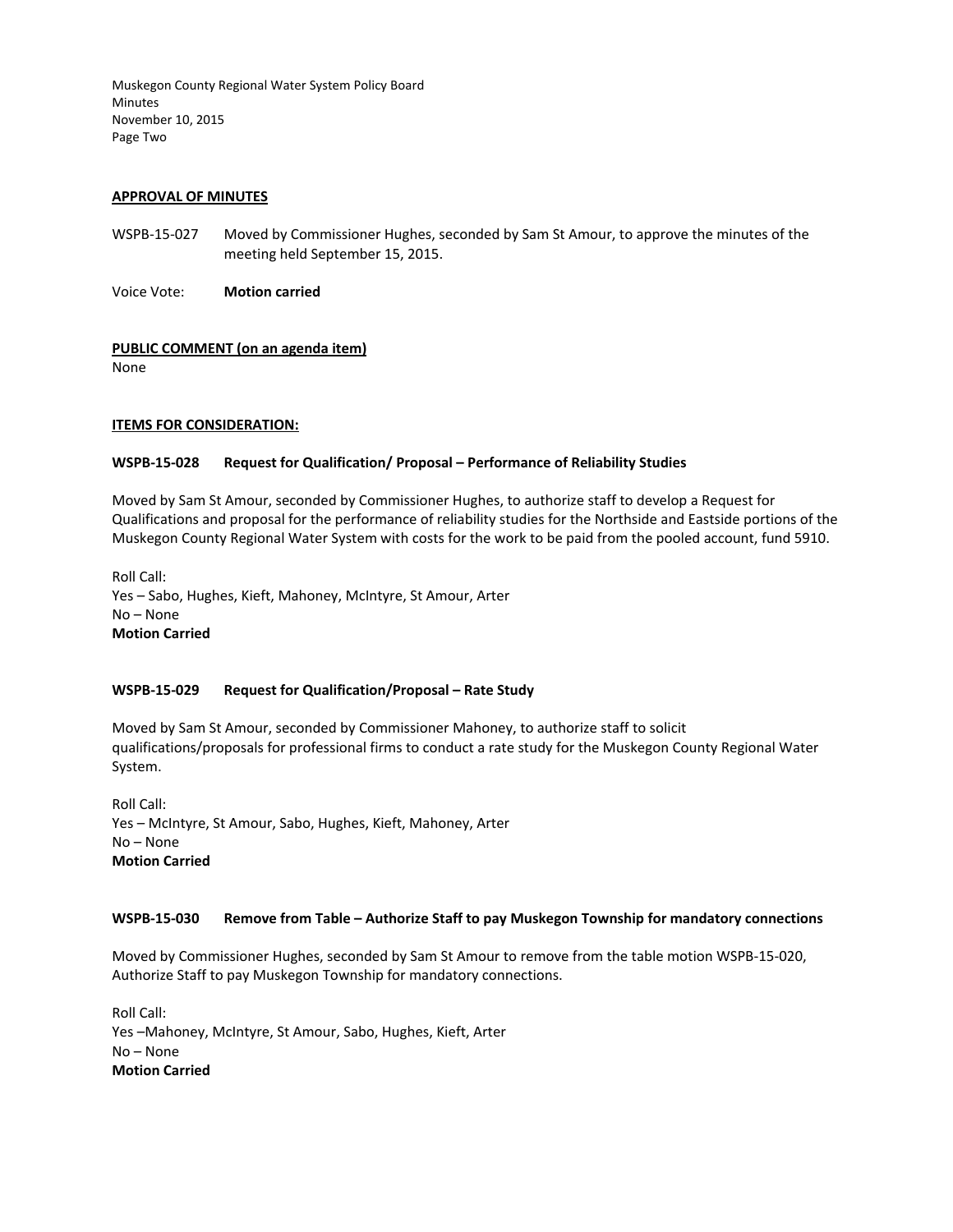Muskegon County Regional Water System Policy Board **Minutes** November 10, 2015 Page Three

#### **WSPB-15-020 Authorize Staff to pay Muskegon Township for mandatory connections**

Moved by Commissioner Hughes, seconded by Commissioner Mahoney, to remove from the table WSPB-15-020, reimbursement of legal fees to Muskegon Township in the total amount of \$2,346.03 for enforcement of mandatory connection at 3110 Evanston, 1254 Morningside and 1937 Isabella and authorize staff to make the payment to Muskegon Township.

Roll Call: Yes – Sabo, Hughes, Kieft, Mahoney, McIntyre, St Amour, Arter No – None **Motion Carried** 

#### **WSPB-15-031 Approve the First Amendment To Structure Lease Agreement**

Moved by Commissioner Hughes, seconded by Sam St Amour, to approve the First Amendment To Structure Lease Agreement between AT&T Mobility Corporation, dba New Cingular Wireless and recommend to the Muskegon County Board of Public Works to approve and execute the document and further move to authorize repayment to AT&T in the amount of \$190,188 which was overpaid by AT&T on lease payments.

Discussion followed.

The Water System Policy Board was not pleased with the offer from AT&T Mobility Corporation, dba New Cingular Wireless and directed John Warner to continue negotiations with them.

# **WSPB-15-032 Table motion WSPB-15-031 for further negotiations**

Moved by Commissioner Sabo, seconded by Commissioner Mahoney to table motion WSPB-15-031, Approve the First Amendment To Structure Lease Agreement until the next meeting.

Commissioner Hughes withdrew her original motion.

Roll Call: Yes – McIntyre, St Amour, Sabo, Hughes, Kieft, Mahoney, Arter No – None **Motion Carried** 

# **WSPB-15-033 Direct David Bossenbroek to draft a letter to the Muskegon County Board of Commissioners**

Moved by Sam St Amour, seconded by Jerry McIntyre, to direct Water System Policy Board attorney David Bossenbroek to draft a letter to the Muskegon County Board of Commissioners acknowledging the obligation of the Muskegon County Regional Water System Policy Board to accept any tender of a defense and indemnify Muskegon County against any damages that maybe awarded arising from the County's payment of any water system expenses as directed by the Muskegon County Regional Water System Policy Board.

Discussion followed.

Roll Call: Yes – Mahoney, McIntyre, St Amour, Sabo, Arter No – Hughes, Kieft **Motion Carried**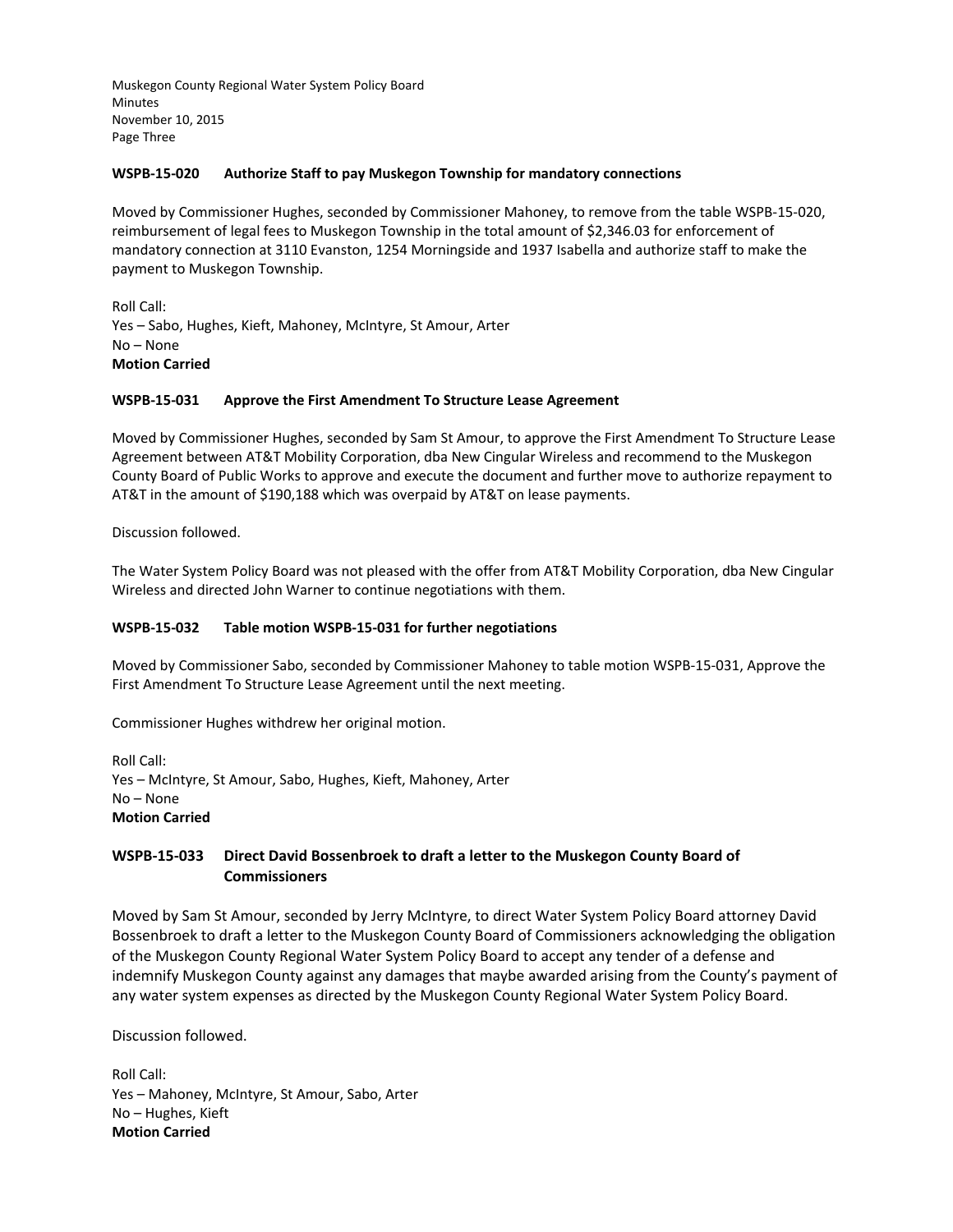Muskegon County Regional Water System Policy Board **Minutes** November 10, 2015 Page Four

#### **ITEM FOR DISSCUSSION:**

#### **Damage Claim**

John Warner stated there was a water main break approximately in front of 1049 East Street in April 2013. The resident at 1049 East Street, Mr. Ed Dewitt blamed the water in his basement on the break and is requesting reimbursement for damages. Mr. Dewitt filed a claim with his own insurance company and they denied the claim. Mr. Dewitt was advised to fill out a damage claim which was submitted to the County Risk Management and that claim was denied. Mr. Dewitt over the two years has continued with repairs to his basement. John Warner stated he has concerns with the reimbursement amount Mr. Dewitt is seeking which is a lot more than an estimate he had Restoration Services of Lake Shore complete.

Commissioner Hughes stated she believed it started with a sewer main break and during the repair of the sewer main the water main was hit. Commissioner Hughes stated Mr. Dewitt also filed a claim with the City of Muskegon and that too was denied. Commissioner Hughes also had concerns with the repairs Mr. Dewitt made to his basement.

Commissioner Sabo asked John Warner what caused the water main break. Commissioner Hughes believed the water main break was caused when a sewer line break was being repaired. David Kieft agreed with Commissioner Hughes. The sewer line break was being repaired by the City of Muskegon.

Chair Arter asked David Bossenbroek for his opinion. David Bossenbroek stated he would like to see the letter from the County.

The Board requested that David Bossenbroek look into this further and report back to the Board at the next meeting.

#### **INFORMATIONAL ITEMS:**

- **WSPB-15-034** Moved by David Kieft, seconded by Sam St Amour, that the following information items be received and placed on file:
	- 1. New Meter Set List for October 2015
	- 2. Local Fund Balance Sheet for October 2015
- Voice Vote: **Motion carried**

#### **REPORTS**

#### **Water System Update**

The Water System Update was accepted as written by John Warner and distributed in a memo for information.

Sam St Amour asked John Warner where the water goes when flushing. John Warner stated in one of the ponds on Michigan Adventure's site. Sam St Amour asked John Warner what the temperature of the water was in the tank. John Warner stated it was in the 50s and should be down around 40.

Sam St Amour asked John Warner how often zero uses are checked. John Warner stated they are checked monthly when the reads for billing are done and they watch for a pattern. Sam St Amour asked where most of the homes are located. John Warner said they are mostly in town. Commissioner Hughes asked if the municipalities or the County Treasurer notifies them of vacant homes. Chair Arter stated she has a staff member who watches for zero readings and notifies Rob Ribbens, so he may check the home.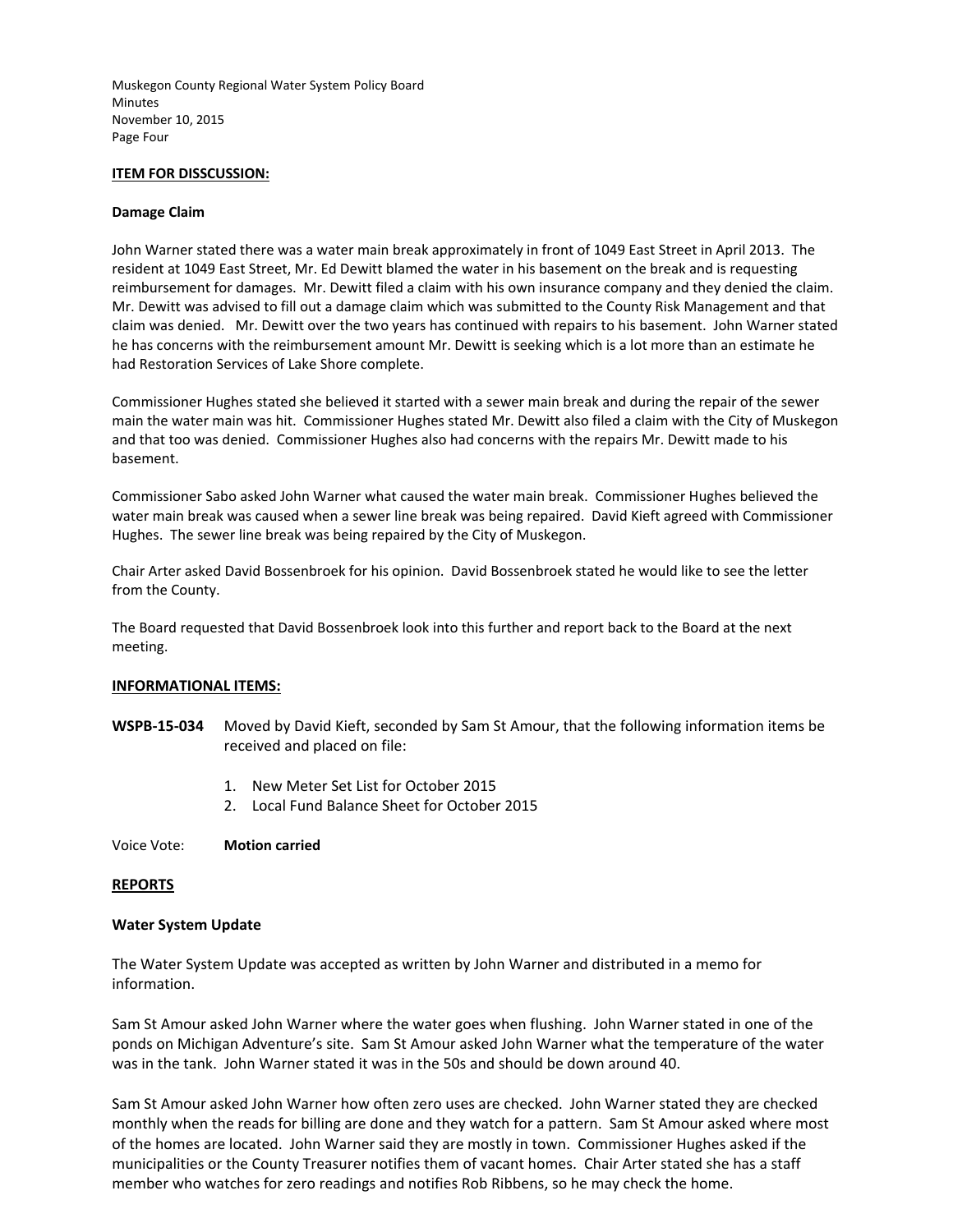Muskegon County Regional Water System Policy Board Minutes November 10, 2015 Page Five

# **REPORTS CONTINUED**

# **Water System Update Continued**

Commissioner Sabo asked if the police are notified. John Warner stated they notify the police if they believe squatters are residing in the home. David Kieft stated they find out when a neighbor calls the office. Sam St Amour asked the Commissioners about blight grant funds available. It was stated that the grant was through the Land bank.

# **OLD BUSINESS**

None

# **NEW BUSINESS**

Commissioner Hughes asked John Warner about the Michigan Adventure public hearing. John Warner stated that was for sewage discharge and not the water system.

# **AUDIENCE PARTICIPATION**

Chris Hall referenced Mr. Ed Dewitt's claim and asked if there was a policy. John Warner stated there is not a specific policy. Sam St Amour stated that may be something to look at. Commissioner Hughes asked if the Water System Policy Board had its own insurance policy. John Warner stated we operate under the County's.

# **ADJOURN**

There being no further business to come before the Water System Policy Board, the meeting adjourned at 3:05 p.m.

Kim Arter, Chair

\_\_\_\_\_\_\_\_\_\_\_\_\_\_\_\_\_\_\_\_\_\_\_\_\_\_\_\_\_\_\_\_\_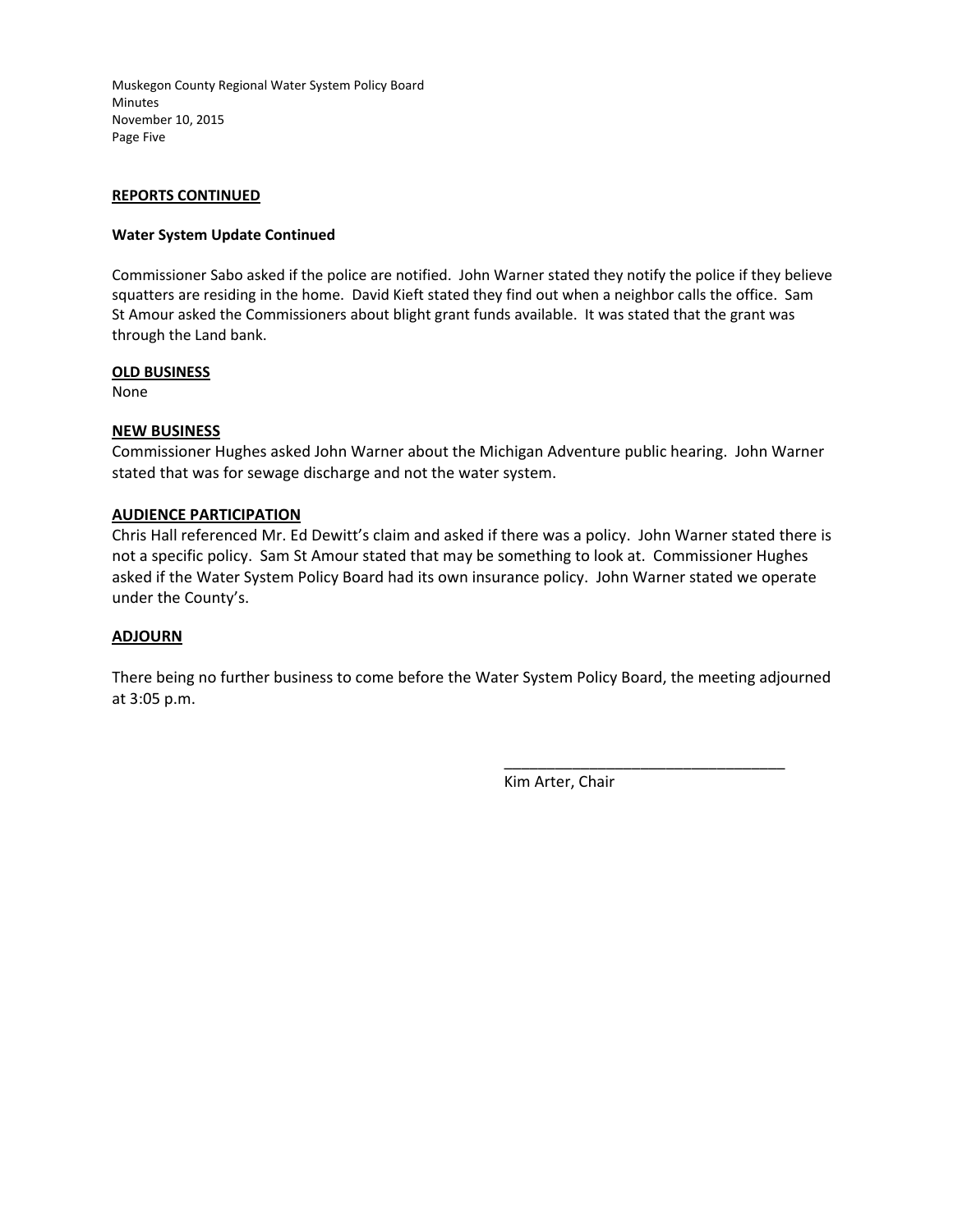Muskegon County Water System Policy Board December 8, 2015 2:00 p.m. Training Center 97 E. Apple Avenue, Room 117 Muskegon, Michigan 49442

Kim Arter, Chair **Susie Hughes, Vice Chair** Susie Hughes, Vice Chair

# MINUTES

# **CALL TO ORDER**

The meeting was called to order by Chair Arter at 2:00 p.m.

## **ROLL**

| Present:      | Kim Arter, Laketon Township Supervisor                |
|---------------|-------------------------------------------------------|
|               | Susie Hughes, Muskegon County Commissioner            |
|               | David Kieft, Muskegon Charter Township Supervisor     |
|               | Jerry McIntyre, Dalton Township Supervisor            |
|               | Terry J. Sabo, Muskegon County Board Chair            |
|               | Sam St. Amour, Fruitland Township Supervisor          |
| Excused:      | Kenneth Mahoney, Muskegon County Commissioner         |
| Staff         |                                                       |
| Present:      | John Warner, Public Works Director                    |
|               | Tina Nash, DPW Departmental Clerk                     |
|               | Carly Hines, DPW Administrative Analyst               |
| <b>Others</b> |                                                       |
| Present:      | David Bossenbroek, Attorney                           |
|               | Jerry Sanders, DPW Director Muskegon Charter Township |
|               | Marc Daneman, AT&T Representative                     |

# **APPROVAL OF AGENDA**

WSPB-15-035 Moved by Sam St Amour, seconded by Jerry McIntyre, to approve the agenda as presented.

Voice Vote: **Motion carried**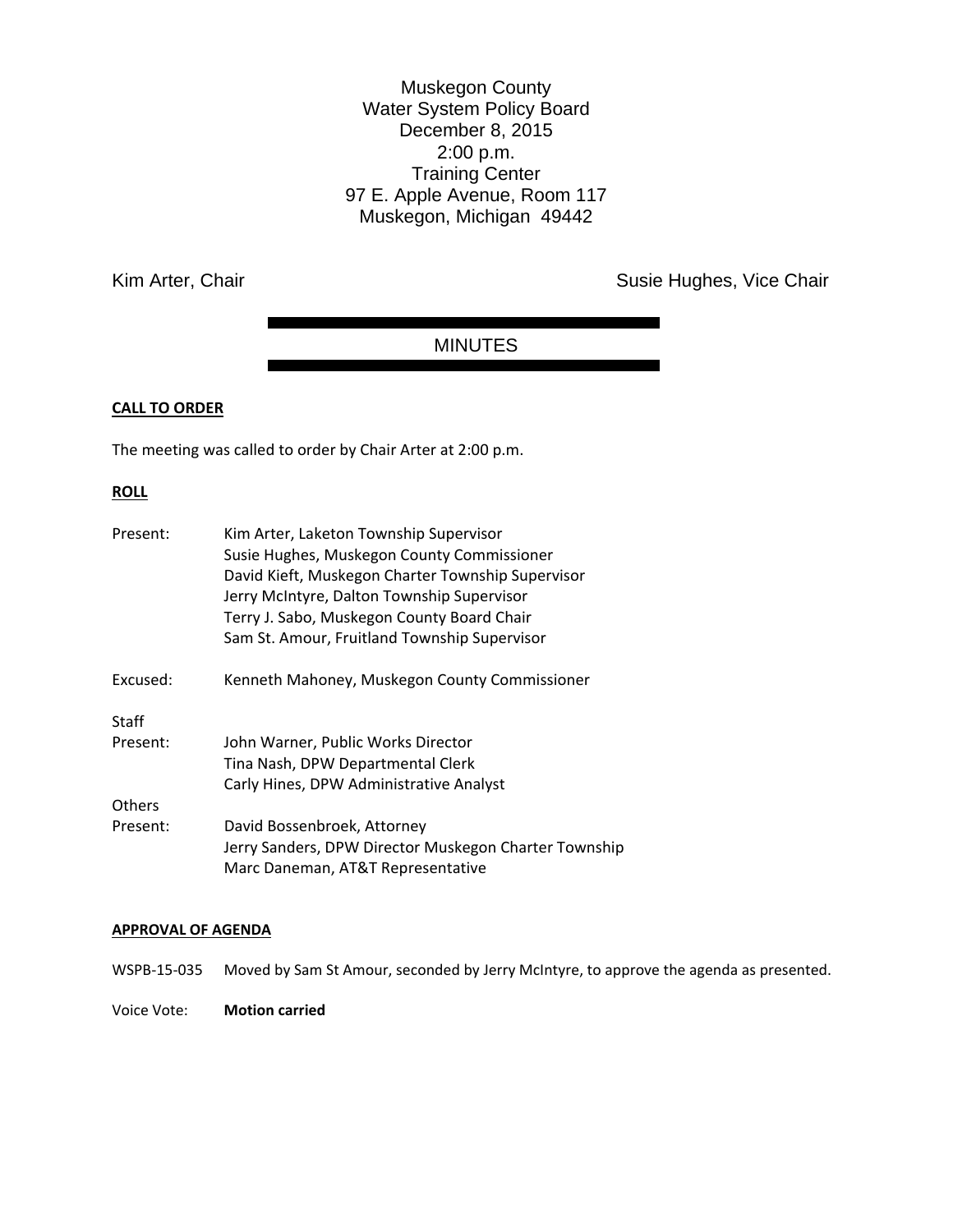Muskegon County Regional Water System Policy Board Minutes December 8, 2015 Page Two

#### **APPROVAL OF MINUTES**

- WSPB-15-036 Moved by Commissioner Hughes, seconded by Commissioner Sabo, to approve the minutes of the meeting held November 10, 2015.
- Voice Vote: **Motion carried**

## **PUBLIC COMMENT (on an agenda item)**

Marc Daneman from AT&T introduced himself and informed the Board he was there to answer any question they may have regarding the First Amendment to Structure Lease Agreement.

#### **ITEMS FOR CONSIDERATION:**

#### **WSPB-15-037 Remove from Table – Approve the First Amendment to Structure Lease Agreement**

Moved by Commissioner Hughes, seconded by Sam St Amour, to remove from the table motion WSPB-15-031, Approve the First Amendment to Structure Lease Agreement

Voice Vote: **Motion carried** 

## **WSPB-15-031 Approve the First Amendment to Structure Lease Agreement**

David Bossenbroek and John Warner went over the changes from the last time the agreement was proposed.

Discussion ensued.

Commissioner Hughes made an amendment to the motion to offer a lease rate of \$4,300.00 per month, 3% annual escalator and a 7 year rent guarantee and to recommend to the Public Works Board.

Moved by Commissioner Hughes, seconded by Sam St Amour, to approve the First Amendment to Structure Lease Agreement between AT&T Mobility Corporation, dba New Cingular Wireless at a rate of \$4,300.00 per month, 3% annual escalator, a 7 year rent guarantee and recommend to the Muskegon County Board of Public Works to approve and execute the document and further move to authorize repayment to AT&T in the approximate amount of \$190,188 which was overpaid by AT&T on lease payments.

Roll Call: Yes – McIntyre, St Amour, Sabo, Hughes, Arter No – Kieft Excused - Mahoney **Motion Carried** 

## **WSPB-15-038 Approve 2016 Meeting Schedule**

Moved by Jerry McIntyre, seconded by Commissioner Hughes to adopt the attached 2016 meeting schedule for the Muskegon County Regional Water System Policy Board.

Roll Call: Yes - Kieft, McIntyre, St Amour, Sabo, Hughes, Arter No – None Excused - Mahoney **Motion Carried**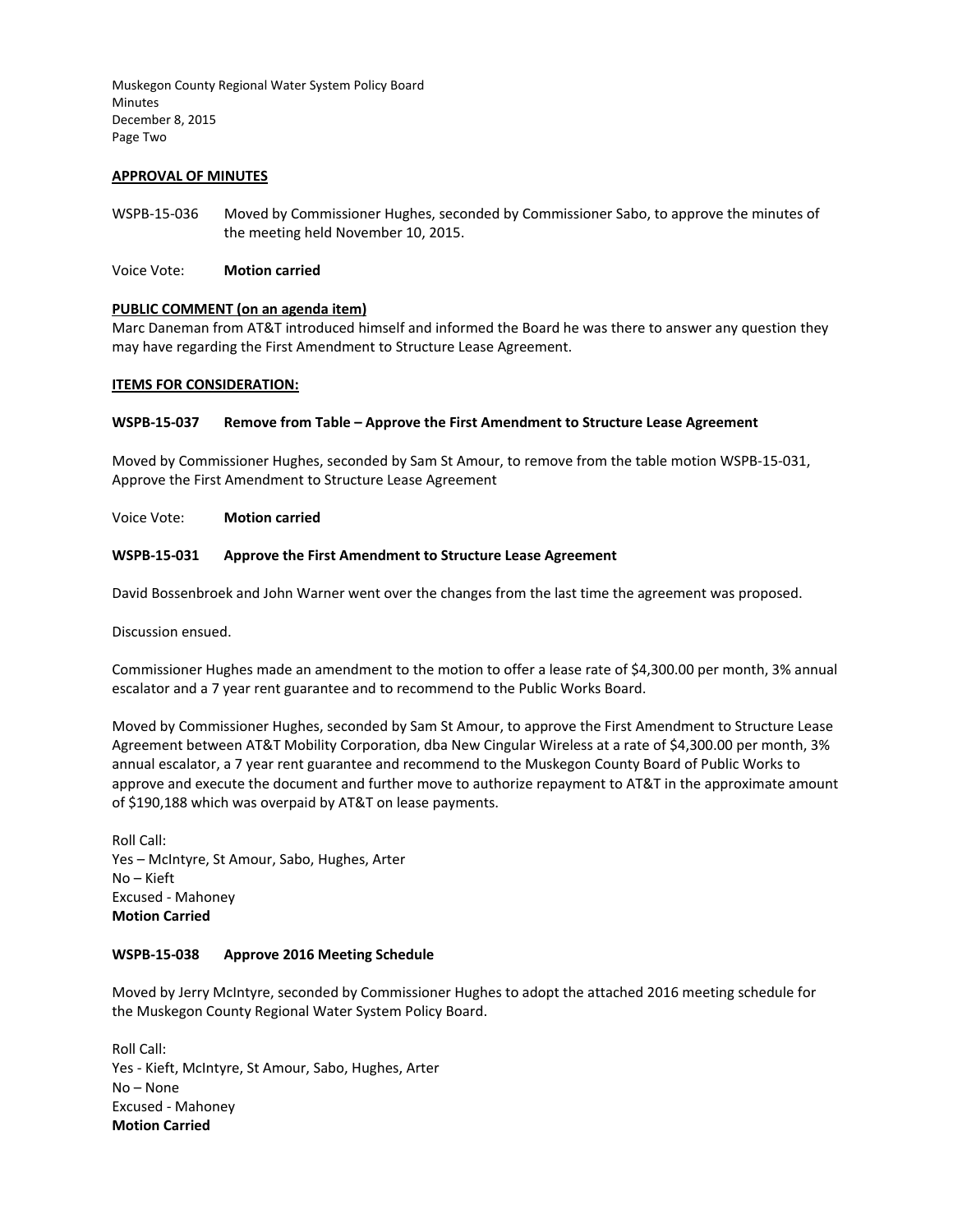Muskegon County Regional Water System Policy Board **Minutes** December 8, 2015 Page Three

# **INFORMATIONAL ITEMS:**

- 1. New Meter Set List for November 2015
- 2. Local Fund Balance Sheet for November 2015

Informational items were accepted as presented.

# **REPORTS**

## **Water System Update**

The Water System Update was accepted as written by John Warner and distributed in a memo for information.

Commissioner Hughes asked John Warner about using Ivan Phillips for work on the water system. John Warner stated he would like to, however Ivan Phillips' time is limited and he may not be able to complete projects in a timely manner.

Sam St Amour asked John Warner if he could check into why it is taking so long to fix the Quarterline pump station VFDs. John Warner stated he would. John Warner also stated he will contact Ivan Phillips to see if he has the time to look at it.

Commissioner Hughes asked John Warner about the Giles Road pump station and if Ivan Phillips could work on that. John Warner stated that Ivan Phillips cannot due to the software used; however John Warner would like to introduce Ivan Phillips to the City of Muskegon as they use different software that Ivan Phillips may be able to help with and reduce costs.

John Warner informed the Board that the analyzer at the Giles Rd. pump station needs to be replaced. John Warner stated the analyzer and pumps are not communicating with each other.

John Warner informed Muskegon Charter Township and Dalton Township that their sewer reimbursement payments would be delayed approximately one week due the Accounting Office only completing one check run per week.

# **OLD BUSINESS**

Damage Claim – Update from David Bossenbroek

David Bossenbroek stated he received the letter from the County's Insurance carrier denying Mr. Ed Dewitt's claim. David Bossenbroek explained what the letter stated and why the claim was denied.

Discussion ensued and there was some confusion as to what caused the water in Mr. Ed Dewitt's basement. It was determined that more information was needed. The Board requested John Warner check with the City of Muskegon to see if they have a record of the work that was completed. The Board also asked John to review the contract with the City of Muskegon to see if it references damages.